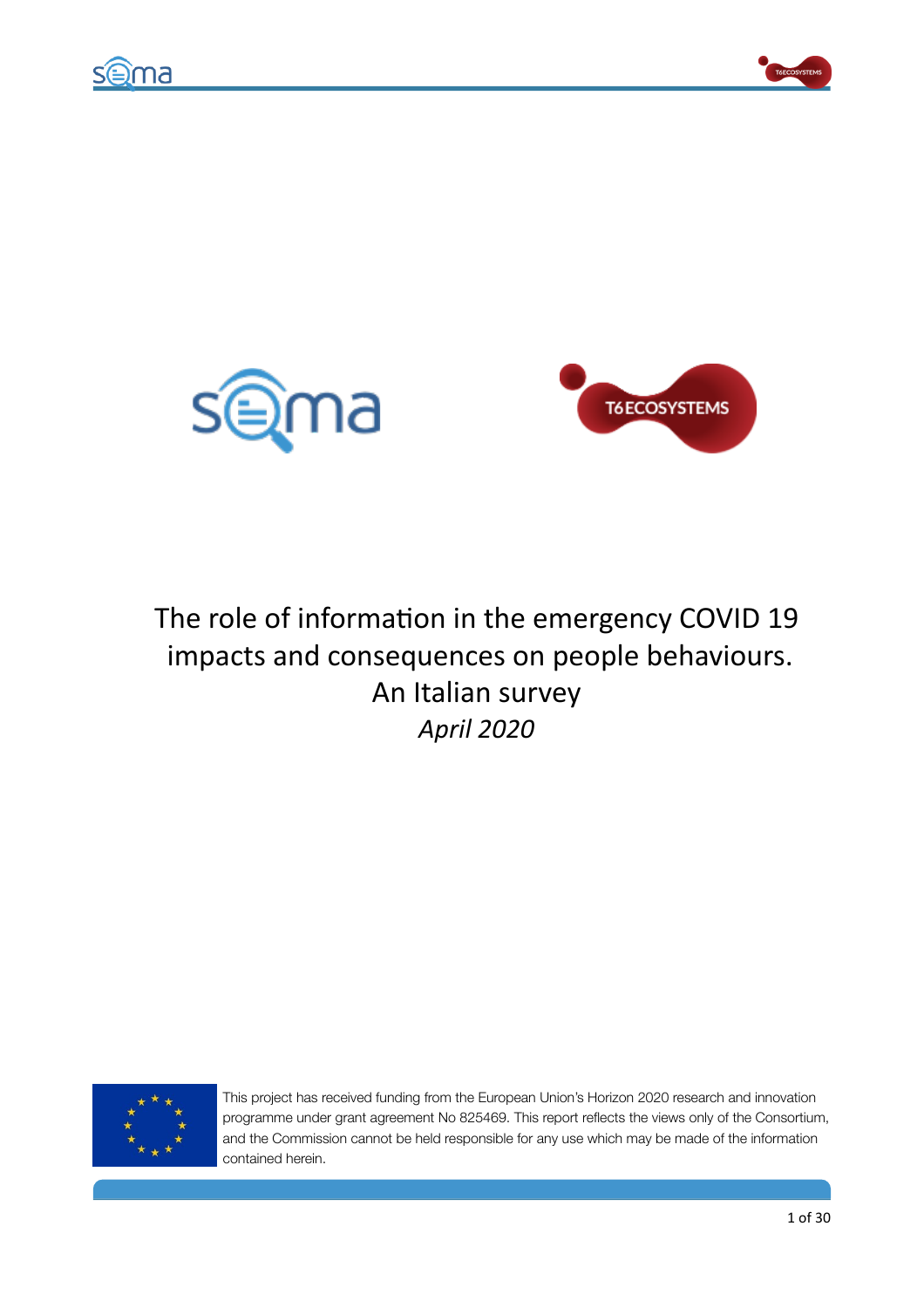

<span id="page-1-5"></span><span id="page-1-4"></span>

# <span id="page-1-3"></span>Executive Summary [1](#page-1-0)

Due to the global pandemic spreading in Europe since April 2020, it is of utmost importance to contribute to the debate on the emergency providing data and evidences that could help to understand how the virus is changing our life.

To support the reflection on the issue, T6 Ecosystems, partners of the SOMA Observatory<sup>[2](#page-1-1)</sup> and funding member of the Aletheia Centre of Excellence<sup>[3](#page-1-2)</sup>, has set up a study. The study intends to analyse, understand and reflect on the impacts of the current emergency on how people get informed. In particular, it intends to investigate if and how people behaviour changed in relation to reliable and unreliable source of information.

To find some evidences, it has been applied a qualitative analysis. The qualitative analysis has been conducted through the administration of a questionnaire. The survey has been launched on March  $31^{st}$  and closed on April  $16^{th}$  and disseminated in Italian for an Italian audience. The total responses collected have been 1611. On the total of respondents, 63% are women and 37% are men. Looking at the geographical distribution, 40% of the participants are from Southern Italy and the islands, 33% from Centre of Italy and 27% from North of Italy. In terms of age, replies have been collected from minors of 18 years old to more than 80. Most of the respondents are in the ages within 36 and 65. We asked to select the education degree, most of the respondents selected the following options: master degree and high school.

Results show that people are informing themselves on the pandemic above all using official channels used by authoritative institutions and through broadcasters. Social media, even if appear among the used channel to be informed, are not the primary source of information on the pandemic. Results confirm that the most reliable source of information identified by the participants are the institutional sources of information and the information shared by the scientific community. The survey also asked if the current emergency has changed how respondents deal with information. Half of the respondents asserted that the emergency changed their relationship with the information to state how Covid-19 led them to be more aware about the importance of verified information.

<span id="page-1-0"></span><sup>&</sup>lt;sup>[1](#page-1-3)</sup> Authors of this report: Simona De Rosa and Andrea Nicolai T6 Ecosystems srl, Rome

<span id="page-1-1"></span><sup>&</sup>lt;sup>[2](#page-1-4)</sup> SOMA (Social Observatory for Disinformation and Social Media Analysis) has been launched to provide support to a European community to jointly fight disinformation, This project has received funding from the European Union's Horizon 2020 research and innovation programme under grant agreement No 825469

<span id="page-1-2"></span><sup>&</sup>lt;sup>[3](#page-1-5)</sup> The ALETHEIA Centre of Excellence has been held in 2019 on the premises of the Luiss University as a joint effort of two SOMA partners: Luiss Data Lab and T6 Ecosystems. The mission, under the wider umbrella of the SOMA Observatory, is to create an Italian centre of excellence to promote research and knowledge exchange on issues related to information, professional correctness, the fight against misinformation and forced polarization in the media, on and offline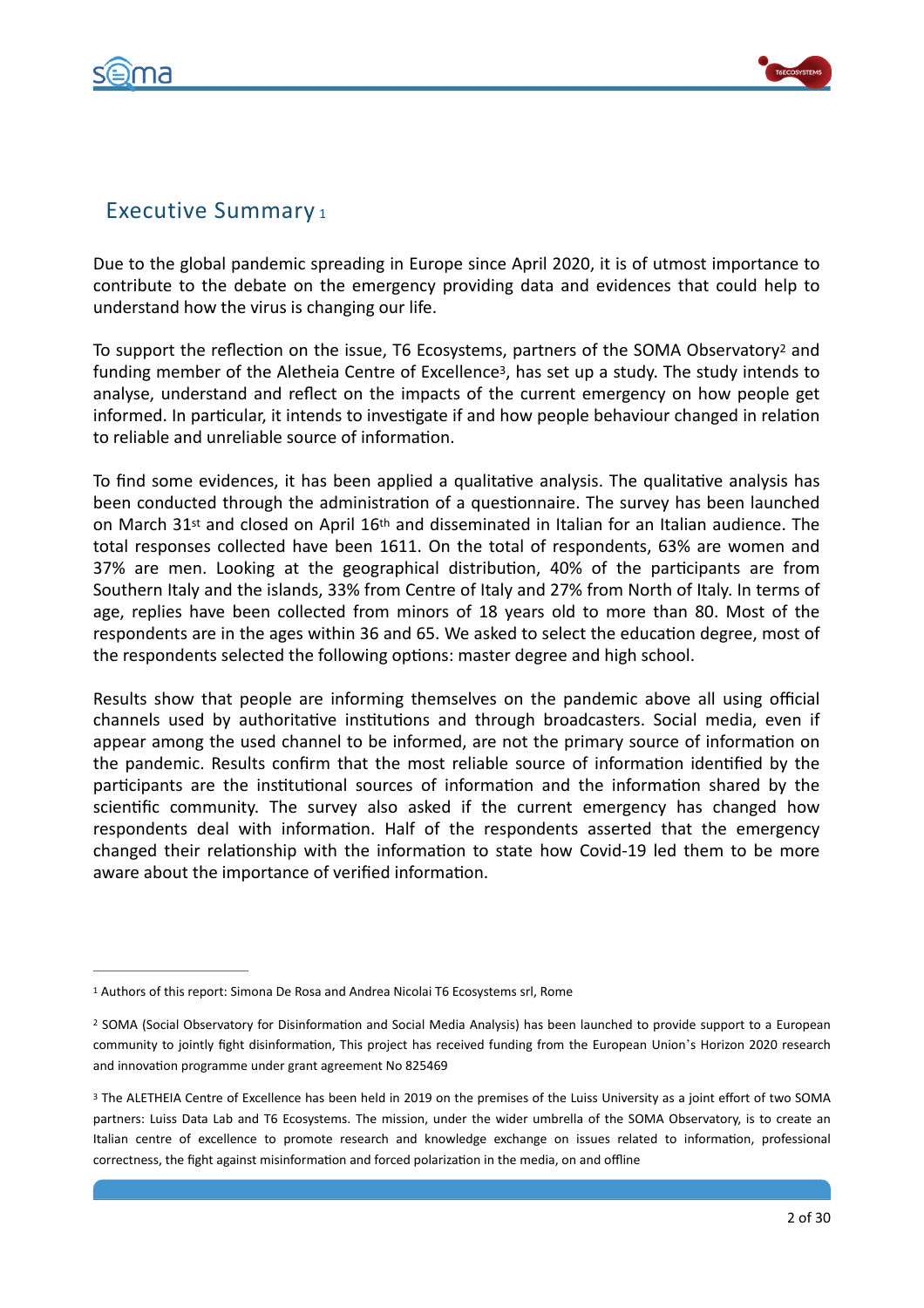



# Introduction

Due to the global epidemic spreading in Europe, and in particular in Italy, since February 2020, it's of utmost importance to contribute to the debate on the understanding of the emergency collecting data and evidences that could help the impact it has on changing our life.

To support the reflection on the issue, T6 Ecosystems, partners of the SOMA Observatory and funding member of the Aletheia Centre of Excellence, set up a study aimed at analysing the role of the information sources in the emergency for COVID 19. The study aims at evaluating the impacts and consequences on people behaviours caused by information sources influence.

The analysis follows the work implemented in SOMA by T6 Ecosystems work on impact assessment of disinformation. The present survey has been conducted with the support of the Luiss Data Lab through the collaboration established within SOMA and Aletheia.

# Scope of the analysis and preliminary results

Due to the Covid-19 emergency, T6 Ecosystems, with the support of the Luiss Data Lab, has launched a study addressed to analyse, understand and reflect on the impacts of the current emergency on how people get informed. In particular, we intend to investigate if and how pandemics changed the people behaviour in relation to reliable and unreliable source of information.

The questions driving the questionnaire are mainly the following: Is it possible that the recent pandemic has changed the way in which people inform themselves? If yes, how is this changed? In particular, what are the evidences on the importance of authoritative sources of information to be informed on the global epidemic, compared to other source of information (e.g social media)? Which is the impact of disinformation circulated on covid-19 on people behaviours and choices?

To answer these questions, we applied a qualitative analysis. The qualitative analysis investigates which are the impacts of epidemics on users' behaviours in news and information consumption.

The following paragraphs reports the method we use to run the analysis and to draw preliminary results. 

# The survey

The qualitative analysis has been conducted through the administration of a questionnaire. The reason why the questionnaire has been selected as preferred method to use is two-fold. First of all, because methods implying face-to-face contacts (e.g focus groups or interviews) were no possible due to the social distancing rules applied in that period. Second, the questionnaire has also been preferred to phone interviews or other tools because considering the situation in which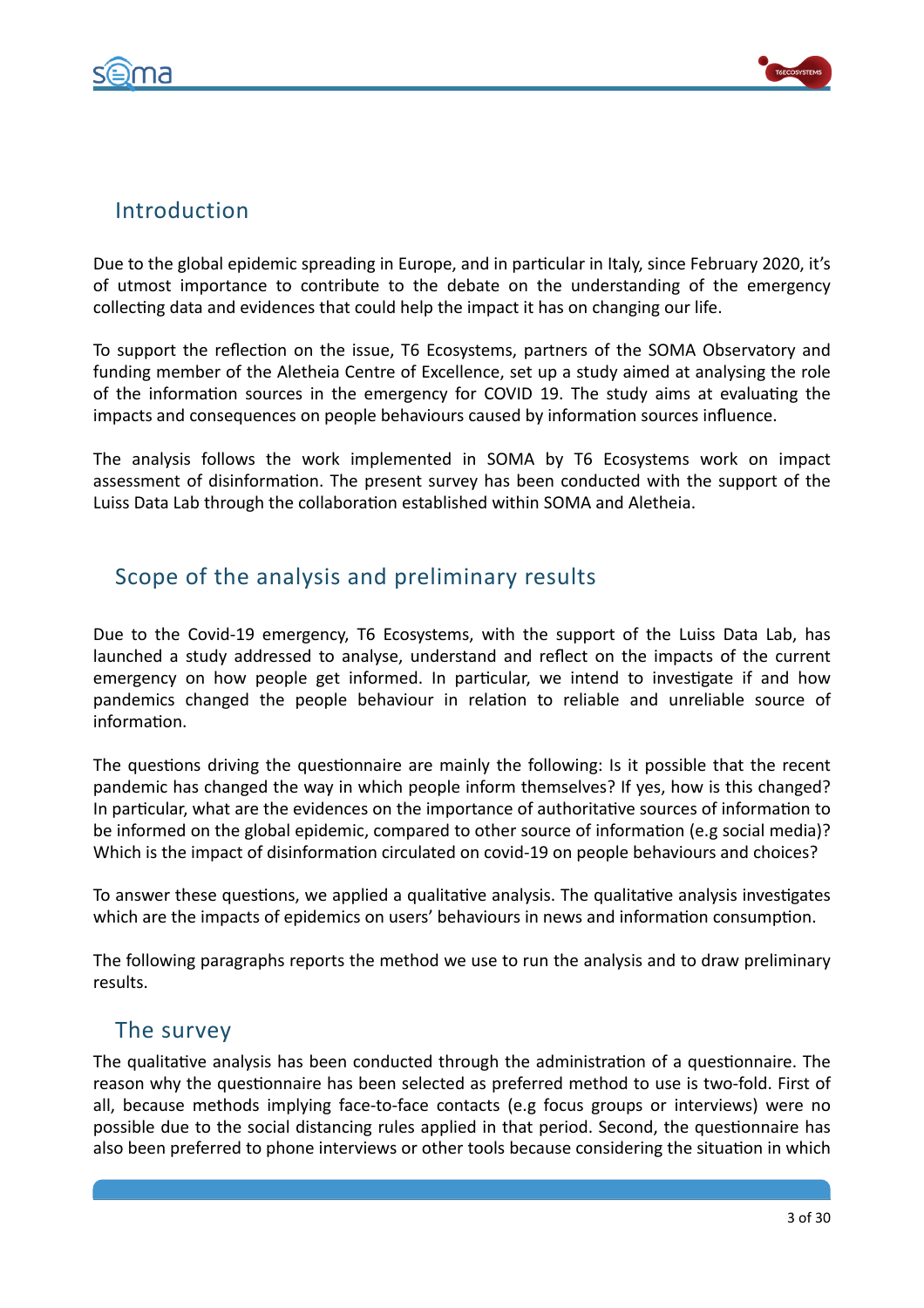



people are spending their time in isolation using digital devices and internet connection, online questionnaire seem to be more appropriate to match with users' preferred time, without imposing a time and a duration to reply to the questions.

The survey has been conducted using an online system for data collection making the survey available for any device capable of surfing the Internet. In line with the GDPR, no private or sensible data have been collected and the survey has been structured to be fully anonymous.

The survey contained 26 questions, most of them where structured as multiple choice or Likert scale. Out of the 26, four questions allowed to reply with open comments. The survey has been designed for people living or informing through Italian information channels. For this reason, it has been written in Italian<sup>[4](#page-3-0)</sup>.

<span id="page-3-1"></span>The survey has been launched on March  $31st$  and closed on April  $16th$ . The survey has been widely disseminated. T6 Ecosystems and Luiss Data Lab have disseminated the survey using their social media accounts. Also, the SOMA Observatory official account has widely disseminated the news through its official accounts (Twitter and LinkedIn).

We are aware that the mode of administration used provides a sample that is not fully representative of the national sampling, even if all ages, sex and geographical distribution have been considered. However, for the research objectives, it has been an effective way to facilitate the broad dissemination of the survey questionnaire collecting replies in a short time due to the need to participate into the debate on Covid-19 providing some evidences.

# The results

The total responses collected have been 1611. On the total of respondents, 63% are women, 37% are men.



<span id="page-3-0"></span>[4](#page-3-1) In the Annex it is available the original survey in Italian and its translation in English, elaborated by author of the questionnaire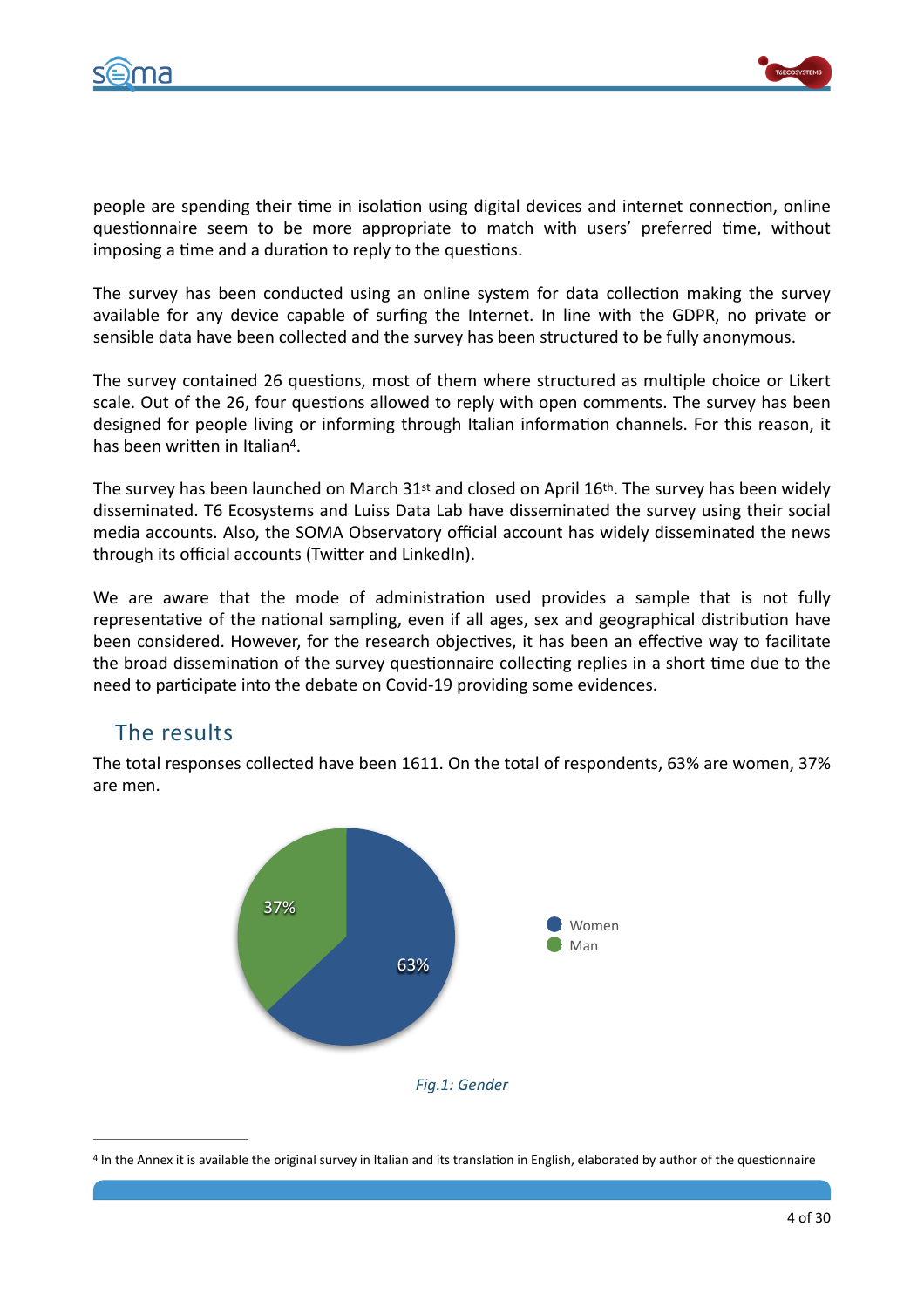



Looking at the geographical distribution, 40% of the participants are from Southern Italy and the islands, 33% from Centre of Italy and 27% from North of Italy.



**Fig.2: Geographical distribution** 

In terms of age, replies have been collected from minors of 18 years old to more than 80. Most of the respondents are in the ages within 36 and 65



# *Fig.3: Age of the participants*

We asked to select the education degree, replies are reported hereafter. Most of the respondents selected the options: Master degree and High school.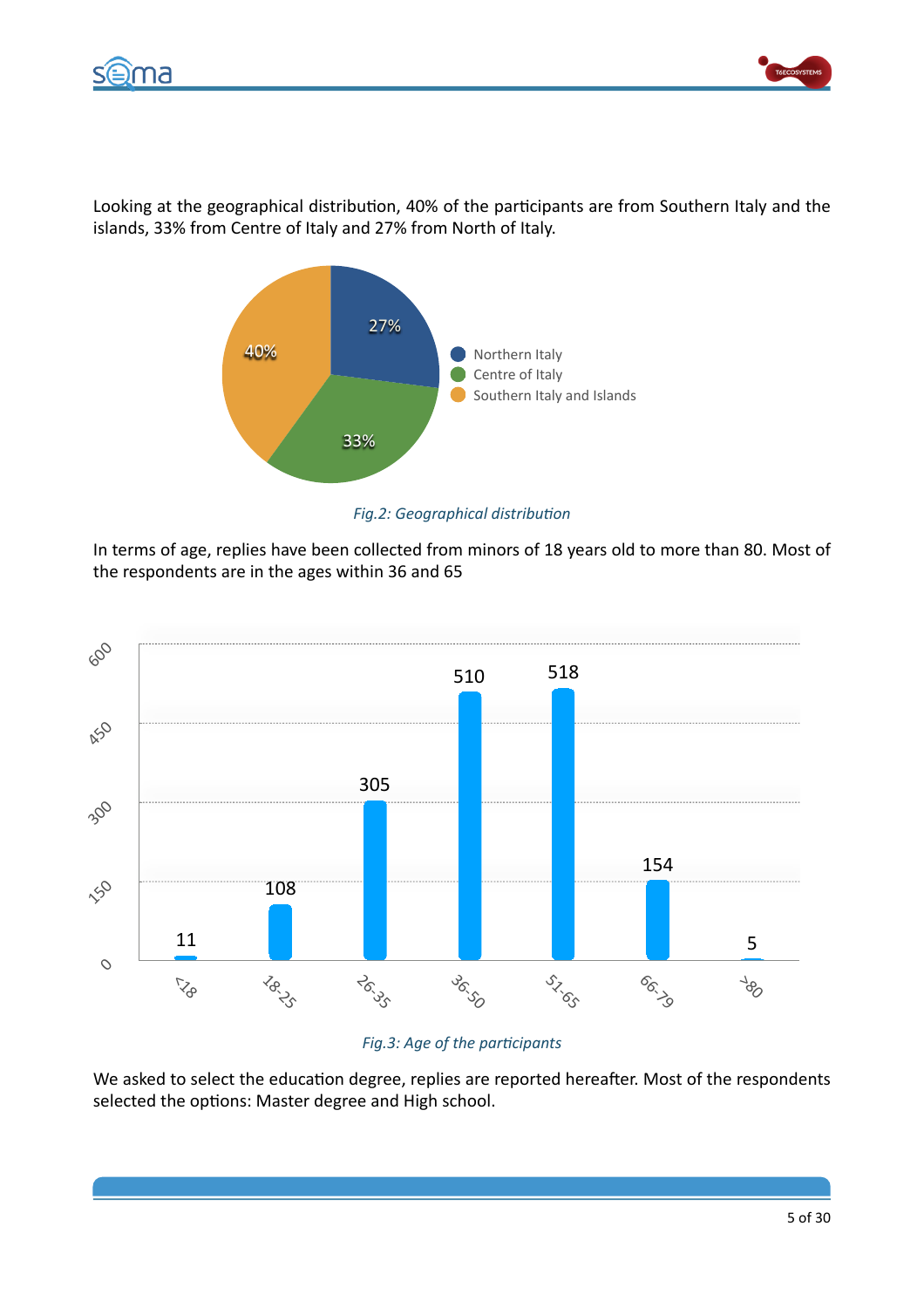





**Fig 4: Education degree** 

Once collected basic information about the respondents, we started with focused questions on information.

We asked to the respondents to select which are the main source of information they use during the coronavirus emergency? The options provided in the survey are the following:

•Broadcasters 

•Newspapers and print magazines 

\*Social media (Facebook, Twitter, Whatsapp)

• Official sources (Italian government, Civil Protection, Ministry of Health)

Respondents could select one option or express multiple preferences. We opted for this choice as it is widely known that most of the people use multiple channels of information and we do not intend to limit their self-expression. Indeed, 45% selected only one source of information, while the rest 55% express two up to four preferences. However, aggregating all replies from the total of 1611 participants, we collected 2978 preferences on the above-mentioned options. It is possible to say that more preferences have been collected by official sources (38%) and broadcasters (31%); then social media (20%) and, finally, newspapers (11%).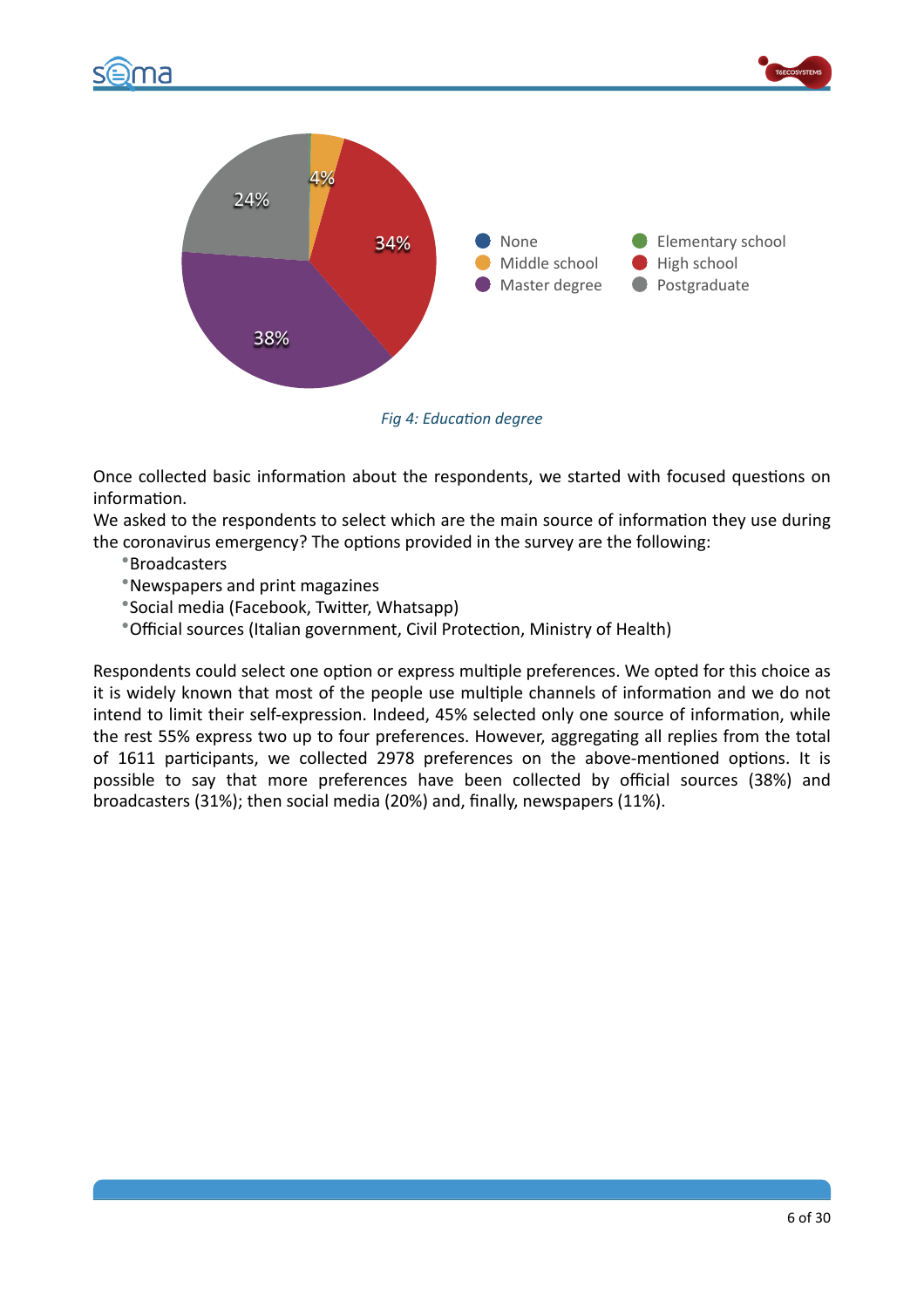

Fig.5: Most selected sources of information used by respondents

In addition we asked to express a preference on what is, in her/his opinion, the most reliable information channels during Covid-19 emergency. As in the previous case, respondents could select one or multiple preferences, so on total we got 3138 preferences. Results show that 72% of the replies state that most reliable source of information are assigned to information provided from the scientific community and from official transmissions of the Italian government and Civil protection.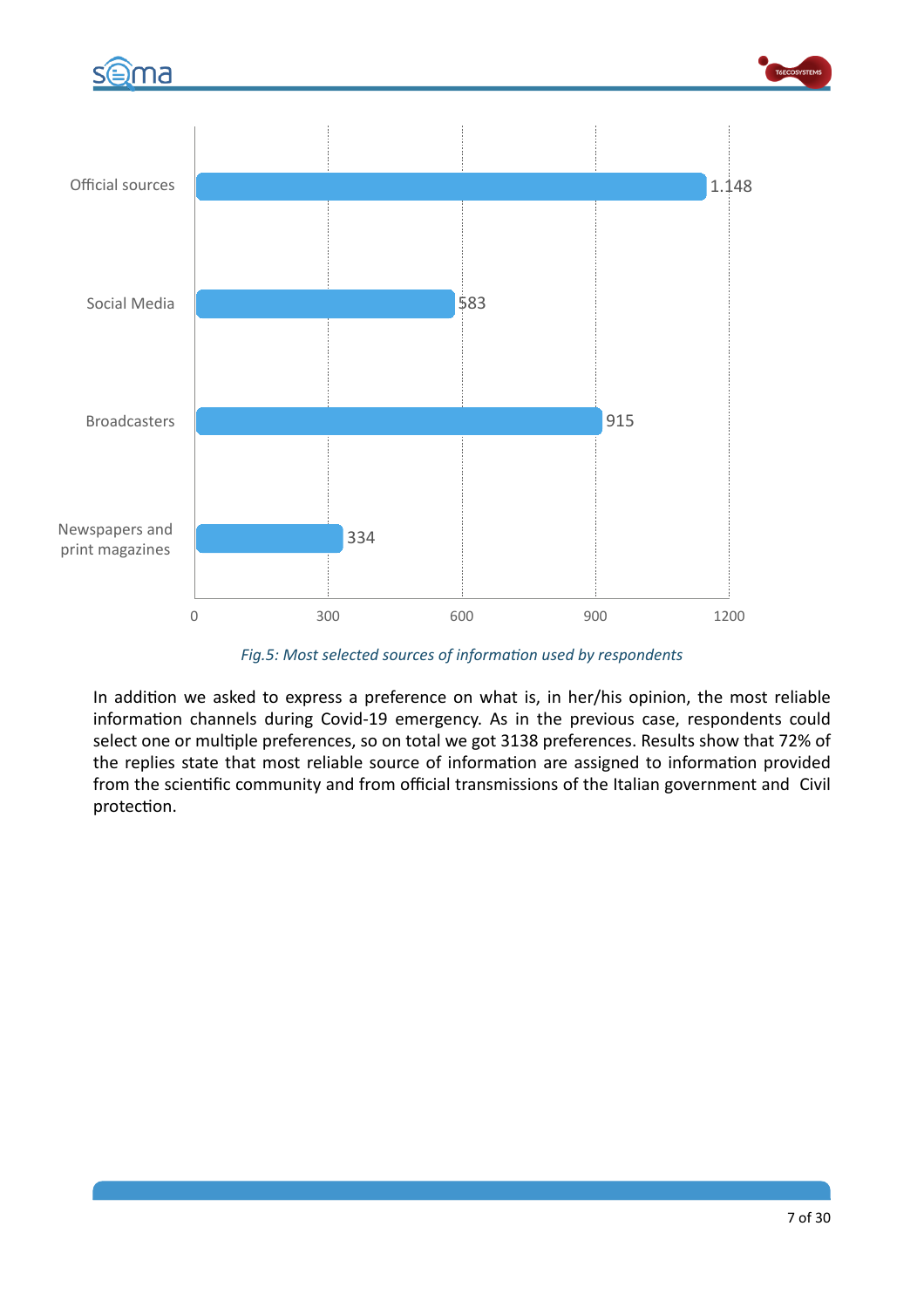





Fig.6: Most reliable source of information during Covid-19

To better understand how the information sent out by Italian institutions is perceived, we asked how important the role of the institutions is (for example: Prime Minister, Government, Civil Protection) in communicating directly to citizens what is happening and in providing information on how to behave to deal with the Covid-19 emergency. Out of the 1611 respondents, more that the 81% agree that this is very relevant or enough important. Only 5% selected the lower values of the Likert scale: "little" or "nothing".



Fig. 7: Importance of the institutional communication on Covid-19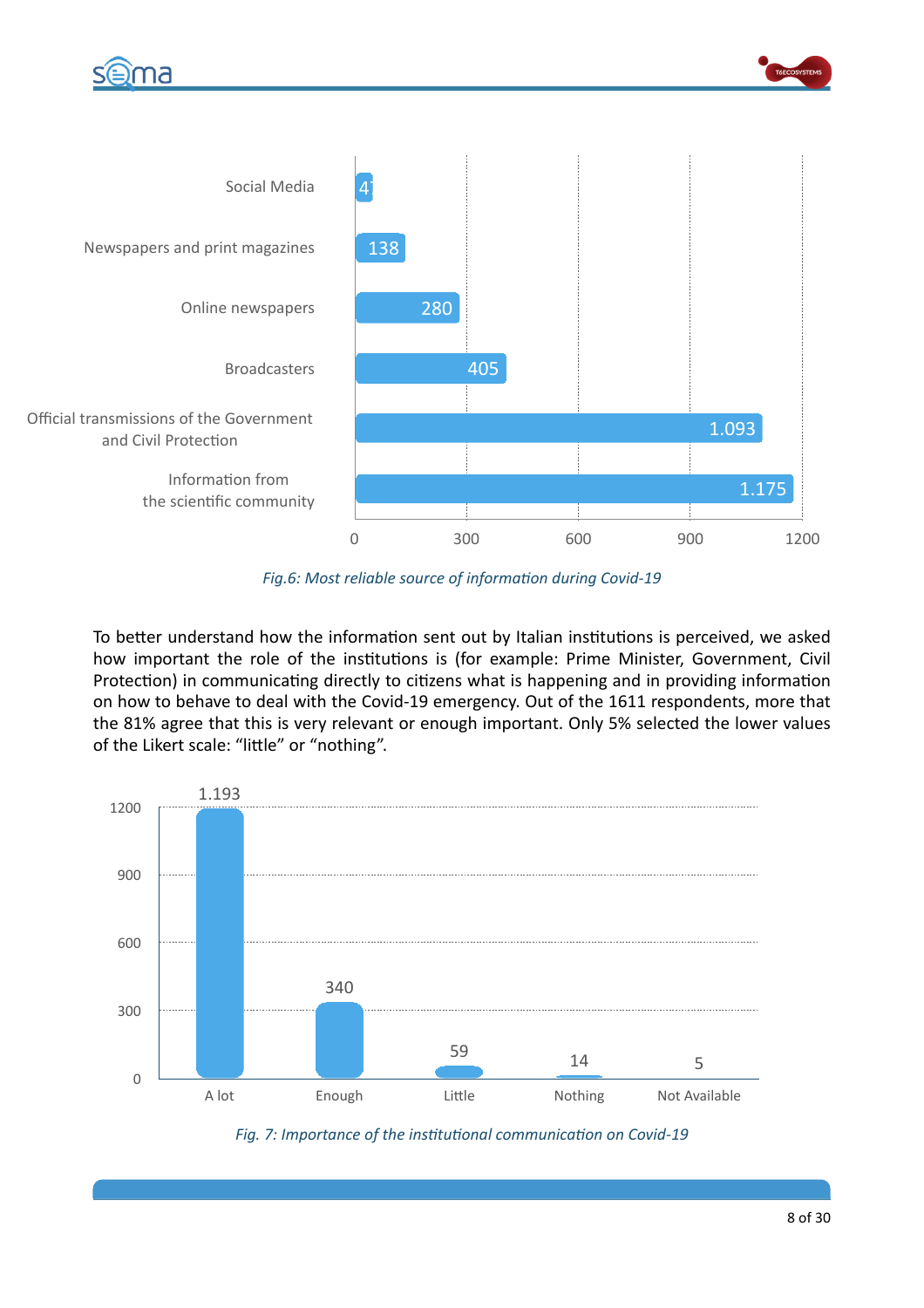



We also asked, then, to assess the importance of the scientific community and experts in the sector (for example: virologists, epidemiologists, doctors) in communicating to the citizens what is happening and in communicating how to behave to deal with the Covid-19 emergency. In this case, also, the respondents assigned high important on this kind of communication, assessing the highest values "a lot" and "enough" at 97%.



<span id="page-8-1"></span>Fig. 8: Importance of the communication on Covid-19 from the experts

In order to understand if respondents rely also on information that is not necessarily coming from official sources, we asked to assess how reliable is the information received via Whatsapp<sup>[5](#page-8-0)</sup> and Facebook. 

Results on Whatsapp reliability are reported hereafter.

<span id="page-8-0"></span>[<sup>5</sup>](#page-8-1) We decided to insert this question as in Italy is very frequent to receive information on Covid-19 directly on this application.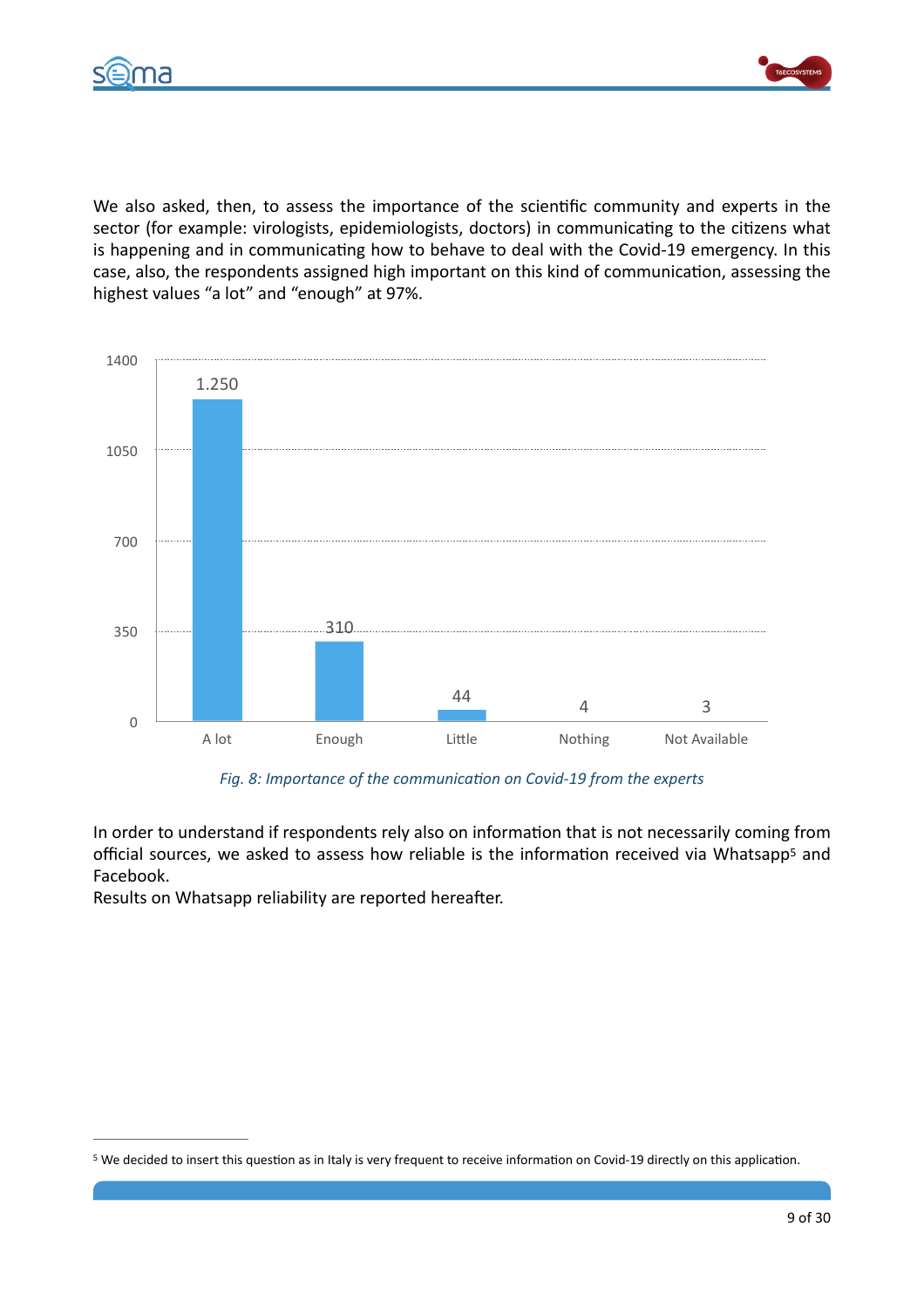



Out of the total of the respondents, 76% selected the lowest values of the Likert scale "little" or "nothing"; 12% selected "a lot" and "enough" and, 12% asserts that do not receive information via Whatsapp.



*Fig.9: Reliability of information via Whatsapp* 

We asked to the 12% showing more reliability on the information via Whatsapp if the information via whatsapp influenced their own behaviours. Out of the total (189 respondents), 5% selected "a lot" 44% "enough", 37% "little" and 14% "nothing".



*Fig.10: Impact of information via Whatsapp on people' behaviours* 

We then asked to the 49% replying that the information influenced "a lot" or "enough" how they have been influenced. Out of the respondents, the majority of people replied that they have been scared and alarmed by information received paying more attention on their behaviours. While 35 have been pushed to be more relaxed and not worried about the virus.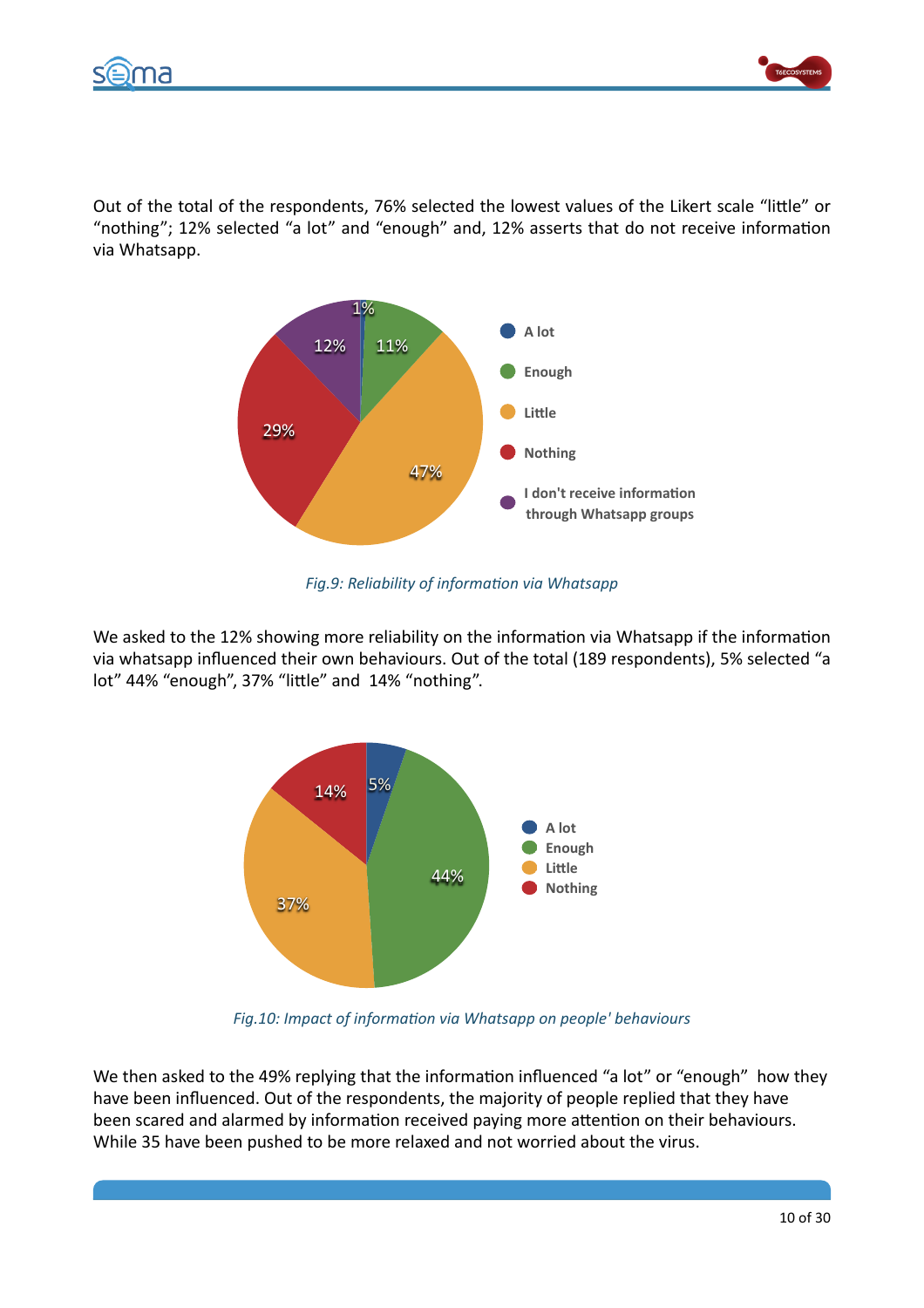



They reassured me and led me to take a more relaxed attitude They alarmed me and led me to take a more cautious attitude Other 0 32,5 65 97,5 130 62 123 35

### Fig.11: Kind of impact on people who If you answered "A lot" "Enough" or "Little" to the previous question, *how do you think the messages on Whatsapp affected you?*

62 people have selected an open option and have provided free text, text analysis have been applied and responses have been aggregated. In most of the case (26) respondents state that they have been pushed to look for other sources of information; others (3) assert that the information pushed him/her to reflect.In some other cases (4) state they have been confused and (4) they get opinions confirmed;. (6) state that the impact depends on the source received and specify that they got messages from scientific community as they are in chat set up by specialists<sup>[6](#page-10-0)</sup>.

<span id="page-10-1"></span>As anticipated, we asked also to assess the reliability of information reached by Facebook. 74% of respondents selected "nothing" or "little", 23% selected "a lot" and "enough". Showing a small increase on the reliability of Facebook compared to Whatsapp.



Fig.12: Reliability of information via Facebook

<span id="page-10-0"></span><sup>&</sup>lt;sup>[6](#page-10-1)</sup> 19 people state that they have not been affected concretely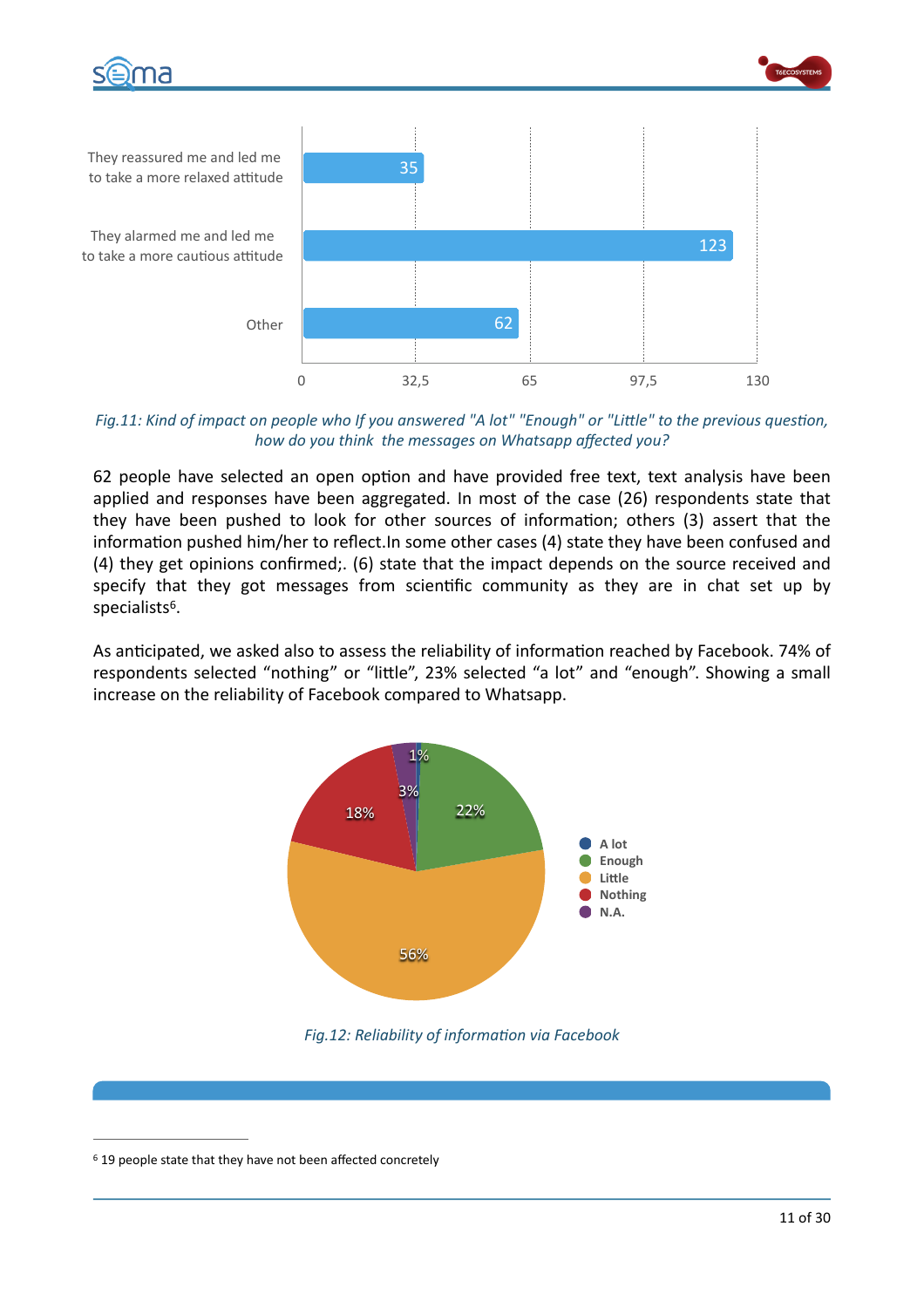



We also asked if respondents check information shared via Facebook. Out of the total, 61% replied "always" while 35% selected "sometime" or "never". The remaining 4% didn't provide a reply. We also asked to 100 respondents who selected "never" why they didn't check information, 50 replied that they do not check because they read the news but they do not trust it. Remaining 50 replies are scattered and more related to the absence of time to verify information.

We asked, then, if the current emergency has changed how respondents deal with information. As shown in the figure, 50% replies no, 49% replied yes and 1% didn't reply.



*Fig.13: Changing attitude toward information due to the Covid-19 emergency* 

Accordingly, we asked who asserted that the emergency changed their relationship with the information to state how. Results shown that 89% state that emergency led them to be more aware about the importance of verified information. Only 11% state that they are still confused and exposed to the perils of disinformation.



Fig.14: How attitude are changed due to the Covid-19 emergency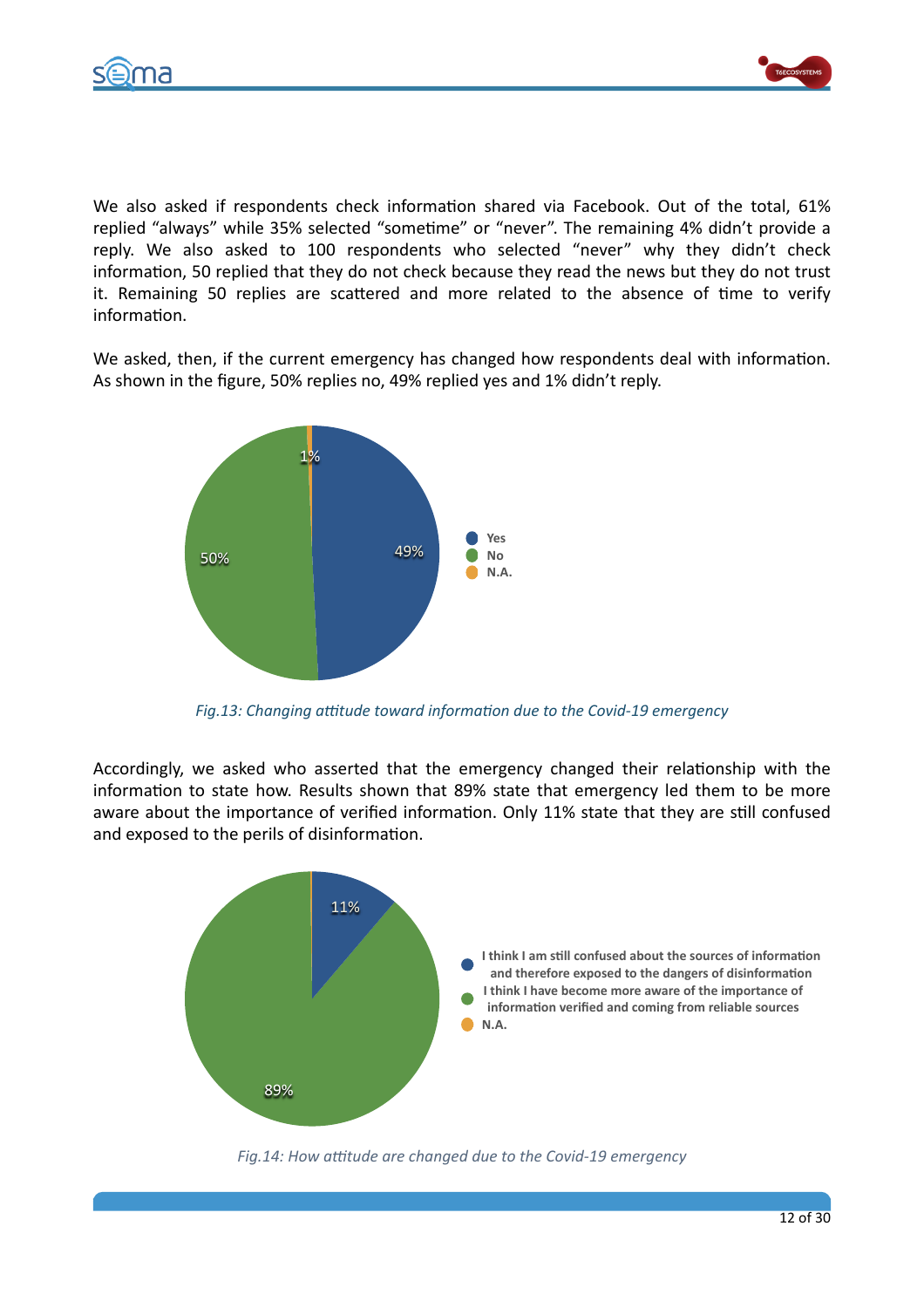



Finally, we asked what actions could be more effective to ensure reliable and correct information to citizenship in relation to the Covid-19 virus. The actions proposed are the following:

- Greater communication through official channels (website, social channels of the institutions)
- Greater control of platforms about the circulation of unverified news
- Greater access to traditional information channels (newspapers, television, radio)
- Greater disclosure of scientific information

As respondents could select one or more options, 42% of the respondents selected one option, 33% two options, 24% three or more options, 1% do not provided an answer. However, aggregating all replies we got 3052 replies. On the total of replies collected, 62% of replies agree to have increased communication through institutional channels and more dissemination of scientific information; 29% of the respondents selected to increase the control on platform to verify the information; only 9% requires better access to traditional sources.



Fig.15: Measures to ensure reliable and correct information to citizenship in relation to the Covid-19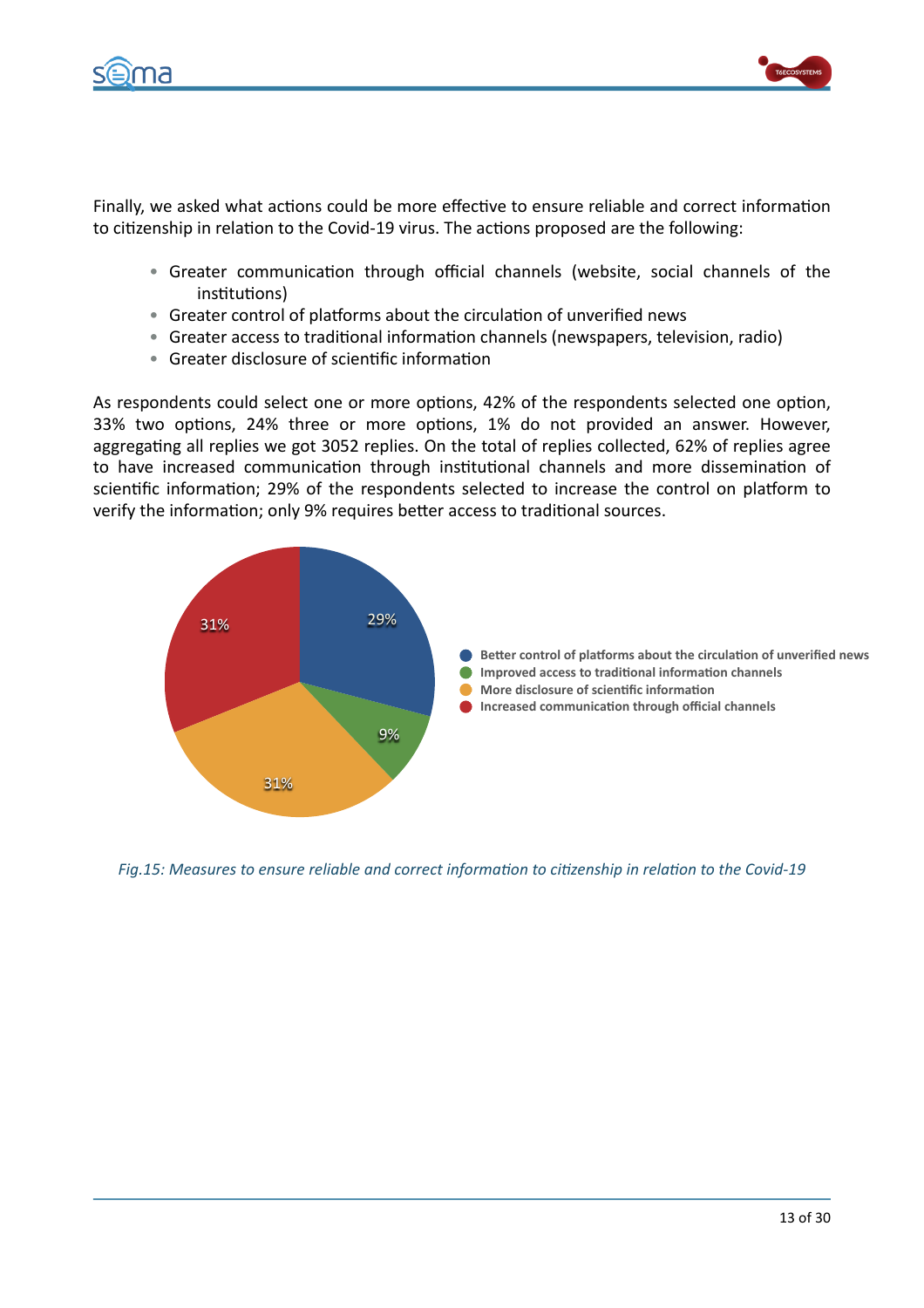



In the survey three news widely shared on internet and on social media has been brought to the attention of the respondents. The intention was to understand if they believed to that news and, in case, how the news affected their own behaviours. The document reports full results and figures elaborated. As anticipated, the survey also focused on analysing the reaction of the respondents to some selected news outlets<sup>[7](#page-13-0)</sup>.

The first one was the news regarding the fact that Covid-19 is a virus linked to a bacteriological weapons program, born in a laboratory in the city of Wuhan, in China.

We asked to the respondents if they were aware about the news: 91% replied yes, 8% no and 1% didn't reply.

<span id="page-13-1"></span>

*Fig.16:* Did it happen to you to read the news that Covid-19 is a virus linked to a bacteriological weapons *program, born in a laboratory in the city of Wuhan (China)* 

<span id="page-13-0"></span>[<sup>7</sup>](#page-13-1) The news has been selected among the fake news on Covid-19 identified by Pagella Politica (here the link) and by the EEAS (April 2020) report "Disinformation on the corona virus- information environment assessment".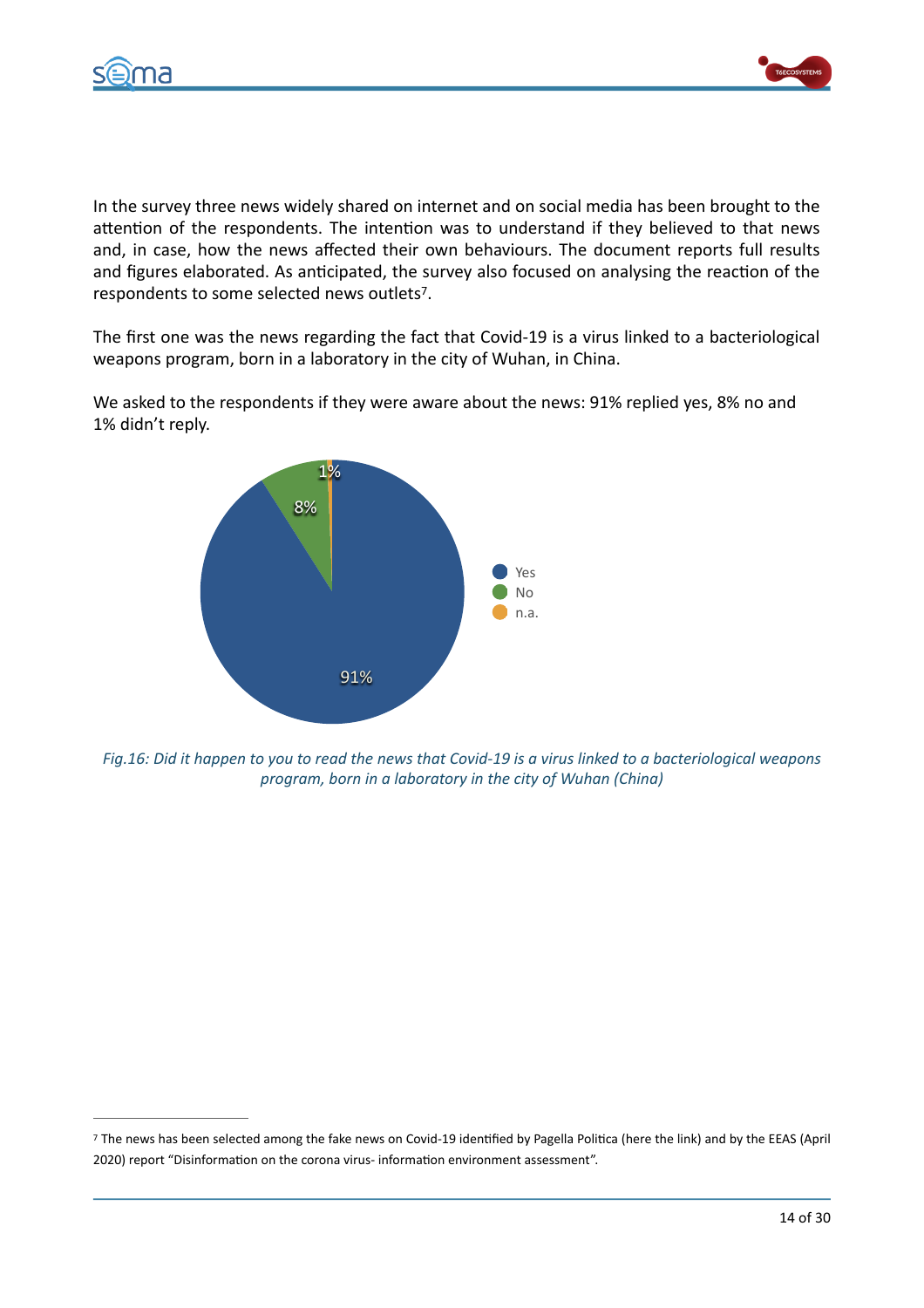



We then asked to the 91% replying affirmatively if they believed to the news: 78% replied "no", while 21% replied "yes", and 1% didn't reply



Fig.17: If you answered yes to the previous question, did you believe the news?

Then, our intention was to better understand how to believe in the news changed people behaviours. In this case, 29% selected the options suggested by the survey. Results are reported hereafter:

\*26% stated that it raised a feeling of fear and distrust of China;

\*3% stated that they become more hostile towards the Chinese community that lives in Italy; 

\*71% proposed an open text. Based on a discourse analysis, results have been aggregated.



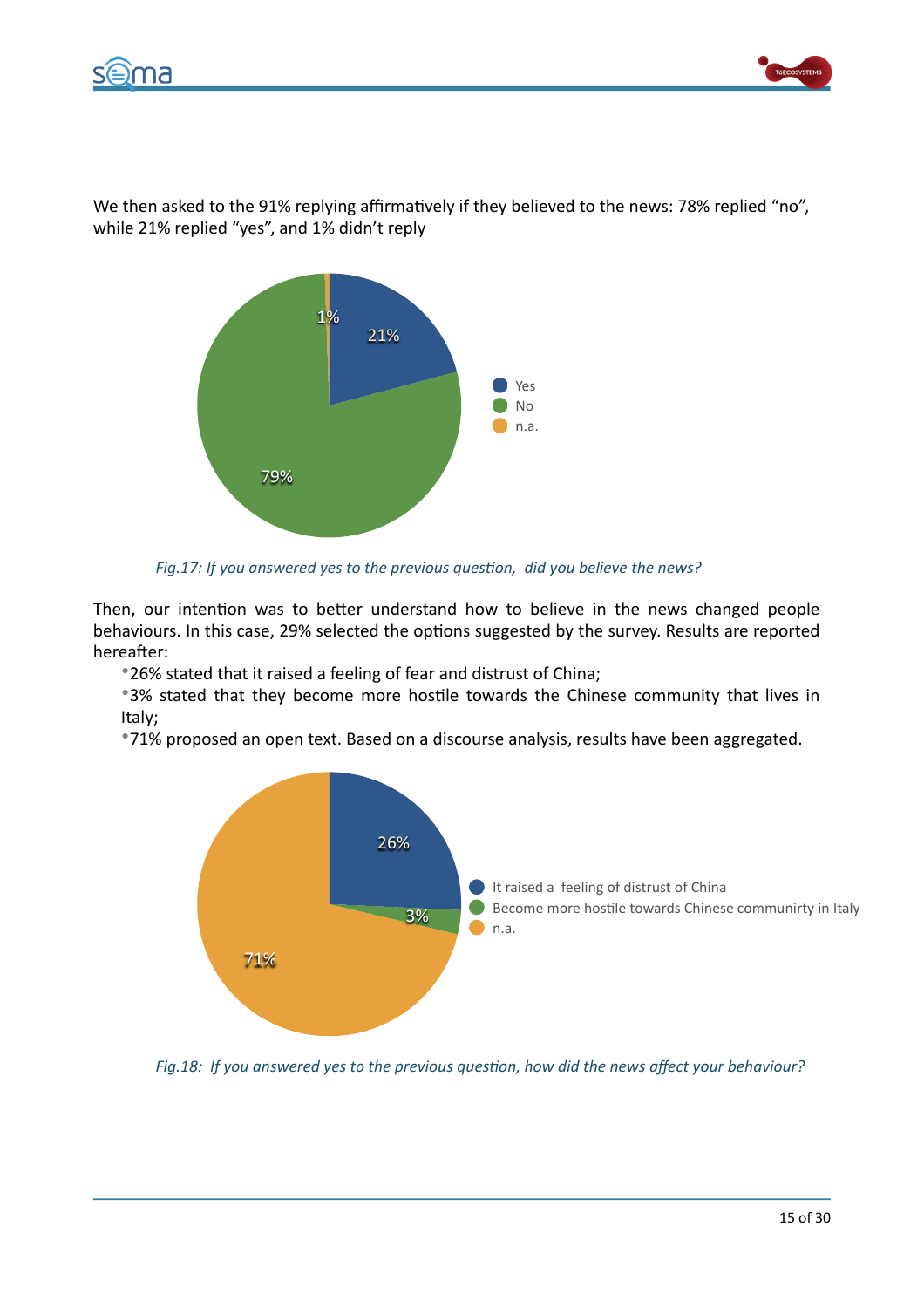



Results shown that 37% share a feeling of distrust against Chine; 17% feel fear, distrust or anger more in general. In most of the cases such feelings are directed towards Italian government or national institutions; 13% and 12% is astonished or has taken notes and 17% has been pushed to think more on the causes of the pandemic; 4% confirms to be more hostile in regard to the Chinese community leaving in Italy.



Fig.19: If you answered yes to the previous question, how did the news affect your behaviour?

We also ask if they knew the news that associates the outbreak of the spread of the virus with the presence of migrants. In this case, 62% replied "no" and 38% "yes".



*Fig.20: Did it happen to you to read the news that associates the outbreak of the virus with the presence of migrants?*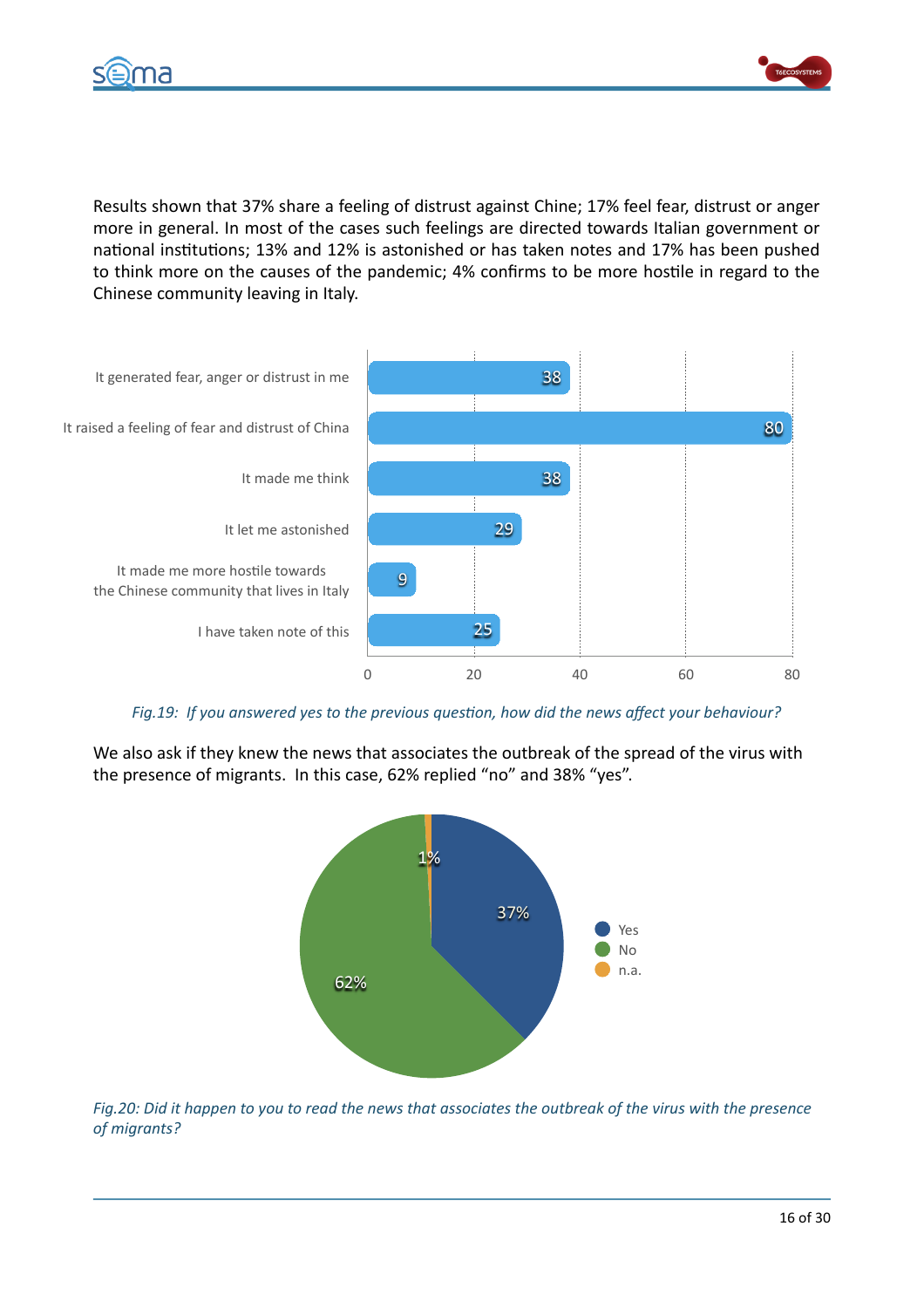



97% 3% Yes No n.a.

We asked the 38% to tell if they believe it. The large majority, 97% said "no" and 3% "yes".

### Fig.21: If you answered yes to the previous question, did you believe the news?

We asked to the 20 people who believed to the news how this affected their behaviour. They replied as following:

- 45% raised a feeling of fear and distrust for the migrants
- 15% He approached / convinced me of the positions of the right-wing parties
- 40% other



Fig.22: If you answered yes to the previous question, how did the news affect your behaviour?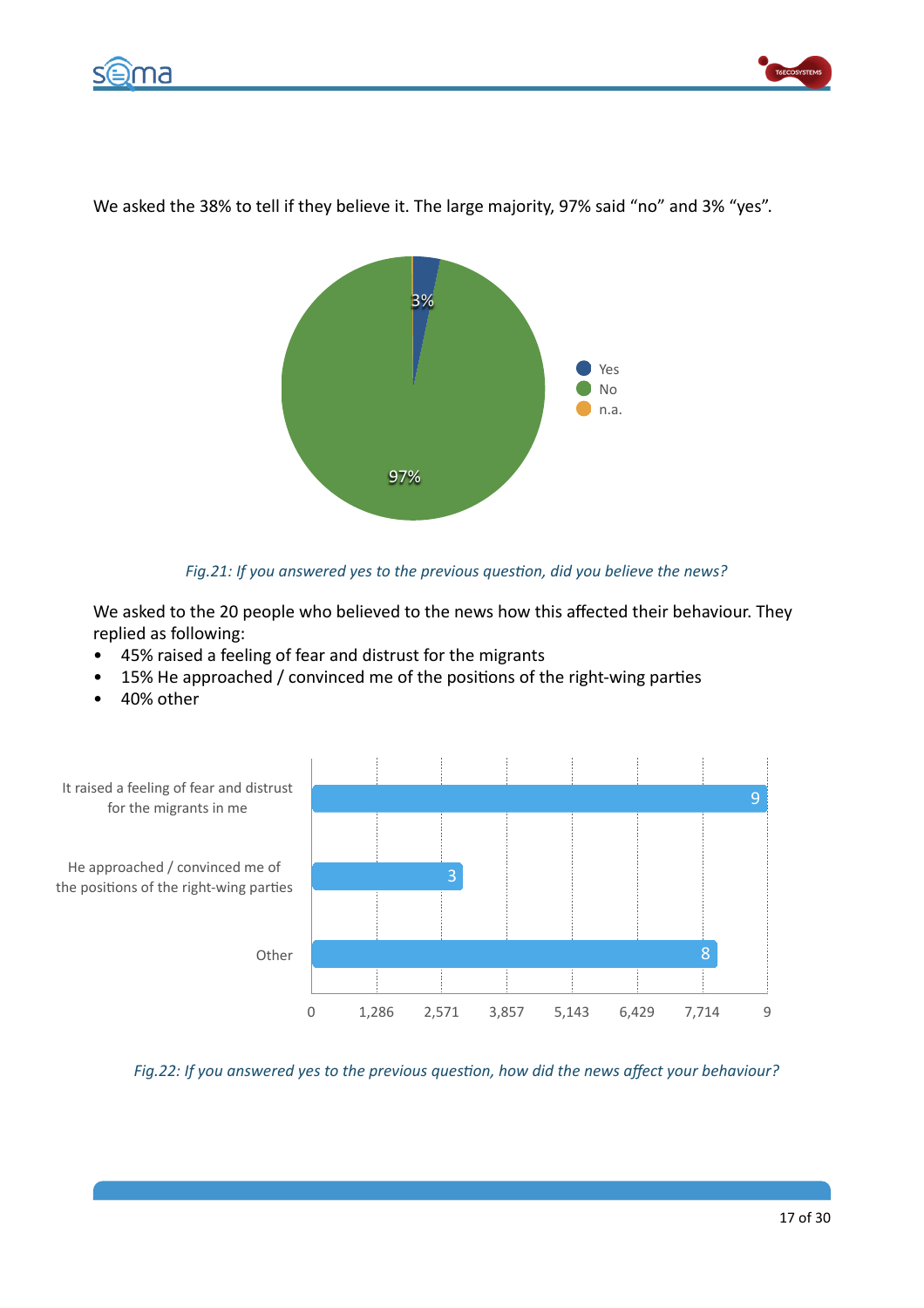



Finally, we asked if they heard the news that stated that the virus does not exist and/ or is a non-existent danger: 50% didn't knew the news, while 49% knew the news



*Fig.23:* Did it happen to you to read the news that the virus does not exist and / or is a non-existent *danger?* 



On the total of 49% who knew the news, 94% didn't think it was true while 6% believe it.

Fig.24: If you answered yes to the previous question, did you believe the news?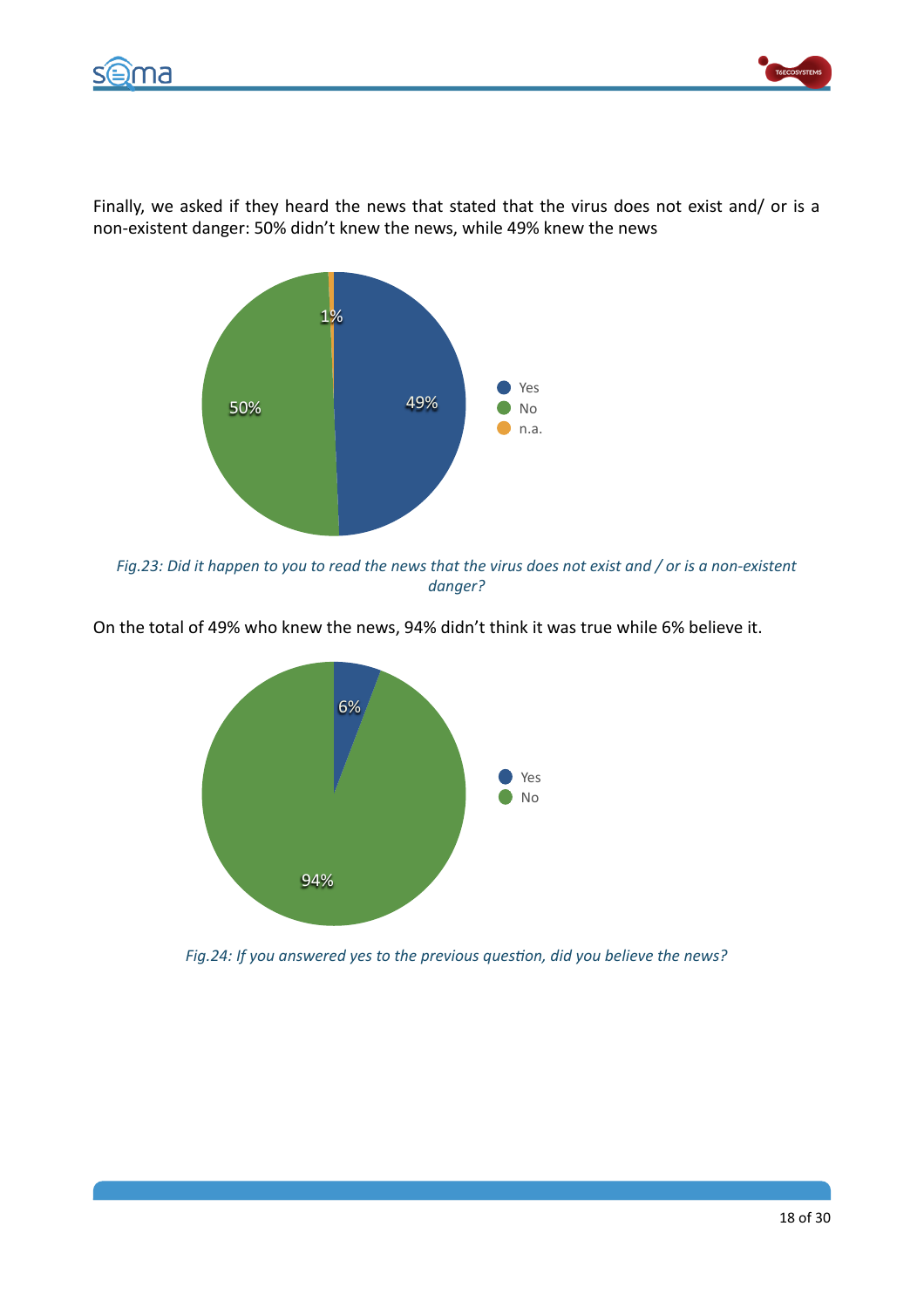



We asked to the 6% how this changed the behaviours.

In the majority of cases (30), it led to take a less alarmist attitude towards the virus; only in 3 cases people have been convinced that the threat does not exist and urged me to lead my life without following the instructions of the authorities. 13 selected the option "Other



Fig. 25: If you answered yes to the previous question, how did the news affect your behaviour?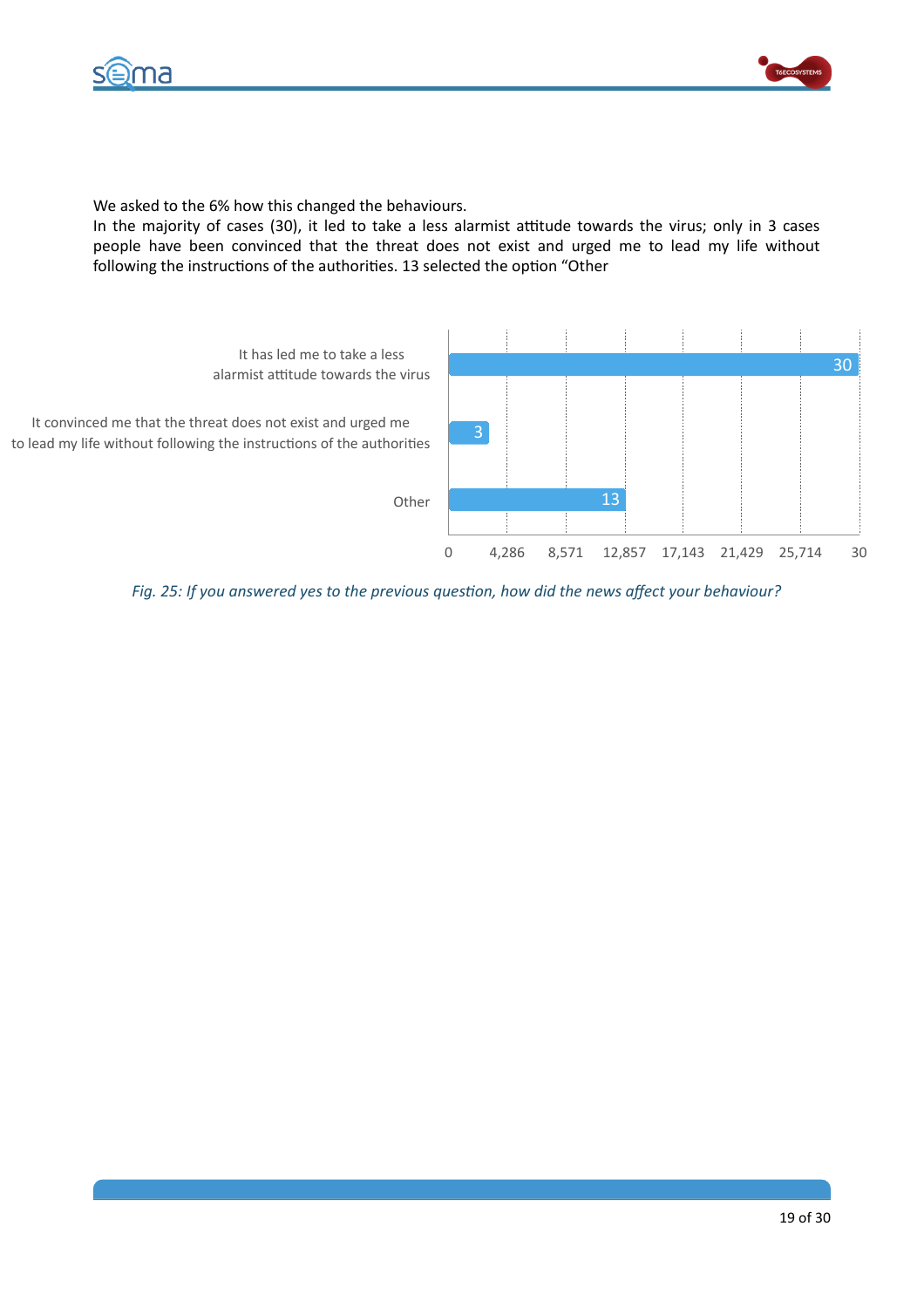



# **Conclusions**

The current analysis allows us to better understand how people are using and harnessing information through the epidemic of Covid-19.

First of all, results show that people inform themselves on the pandemic using, above all, official channels used by authoritative institutions and through broadcasters. Social media, even if it appears among the used channel to be informed, are not the primary source of information on the epidemic. Such results seem to confirm what has been find out by the Osservatorio MSA-Covid 19 of CNR-IRPPS<sup>[8](#page-19-0)</sup> who also assess the high level of trust for authoritative sources such as the national governments, the civil protection and the scientific community.

<span id="page-19-1"></span>It is interesting to underline that the most reliable source of information identified by the participants are the institutional sources of information and the information shared by the scientific community. Such data is confirmed by the importance that the participants assign to get the information on Covid-19 directly from the institutions and from the scientific community.

Information shared via social media such as Whatsapp and Facebook are considered by most of the respondents as not trustable. Only 12% of the participants trust the information shared via Whatsapp. However, people trusting information shared via Whatsapp also stress that in most of the cases the information received has had an impact on their behaviours. The majority of people replied that they have been scared and alarmed by information received paying more attention on their behaviours. While the others stated that the information led them to be more relaxed and less worried about the virus.

Considering Facebook, 23% of the participants asserts that the information shared on this social media is trustable. Among the respondents, 35% asserts that they verify information sometime or never. These results suggest how important are the media literacy activities to motivate people to verify the sources and learn how to identify disinformation sources.

We investigated, also, if the current emergency has changed how respondents deal with information. Replies have been well balanced. Indeed, while half of the respondents replies that nothing changed on how they deal with information, the other half stated that they changed their relationship with the information. Results shows that, among the 50% who stated their behaviours changed, 89% declare that emergency led to be more aware about the importance of verified information. Only 11% are still confused and exposed to disinformation dangers.

Finally, we asked what actions could be more effective to ensure the communication of reliable and correct information to citizens in relation to the Covid-19 virus. It is interesting to notice that most of the respondents agree on the need for more information from scientific communication and institutions but also for a better control of the platforms on circulating unverified information. This suggests that even if respondents assign high importance to trusted

<span id="page-19-0"></span><sup>&</sup>lt;sup>[8](#page-19-1)</sup> Information are available at https://www.irpps.cnr.it/musa/msa-covid19/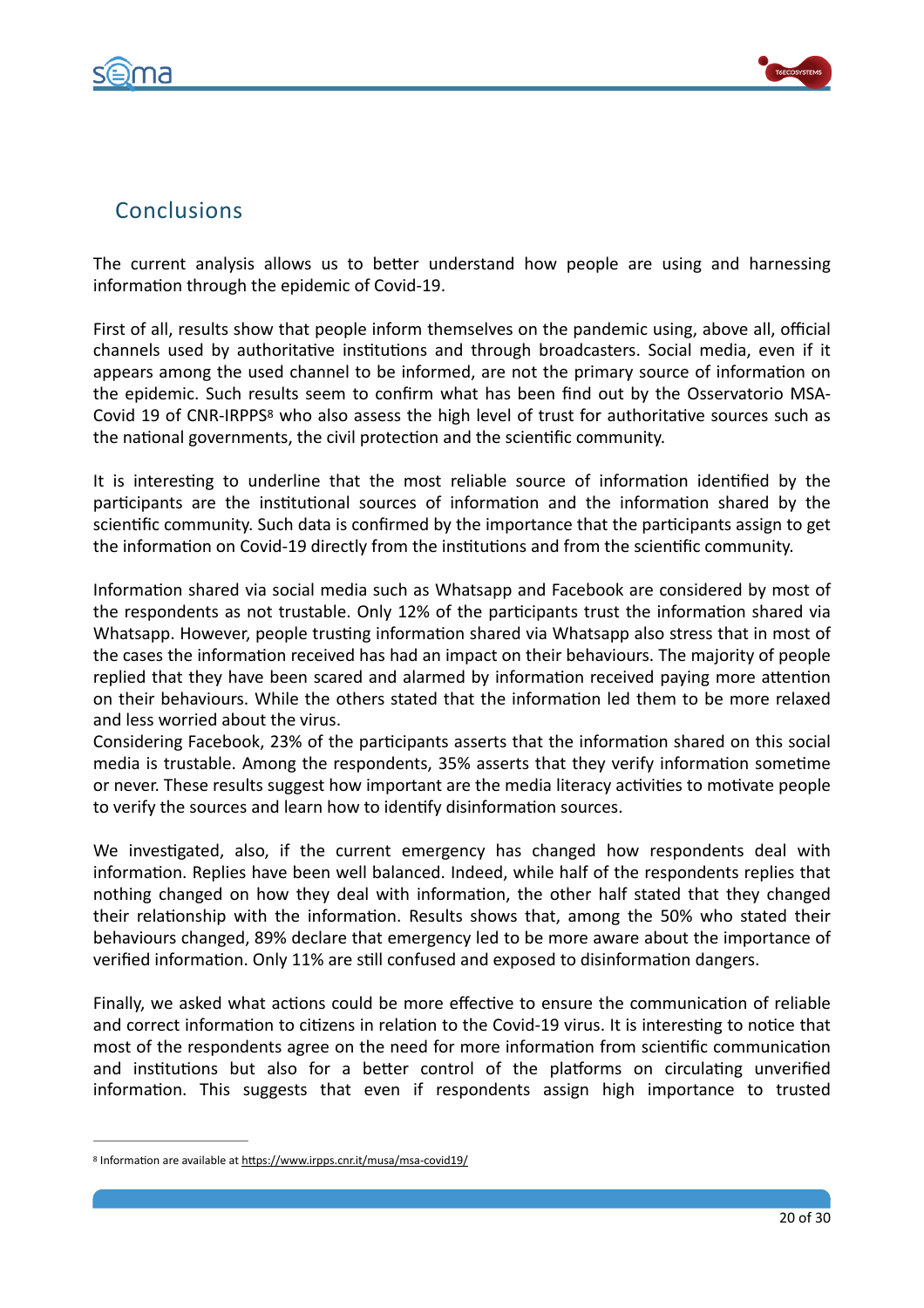



information, they also ask for better regulation the information shared via social media and platform.

Taking into account all collected results, results show how people, in difficult time and when talking about health issues, are more aware about the importance of a correct and trustable information and less inclined to believe to non verified information.

The analysis suggests that participants are careful about the challenges opened by the platforms and are also aware of the fact that the news circulated via social media have direct impact on their behaviour.

However, we can conclude that authoritative information relying on trustful and verified information is the most important channel of communication and information for the respondents and they also would like also to be more informed through these channels.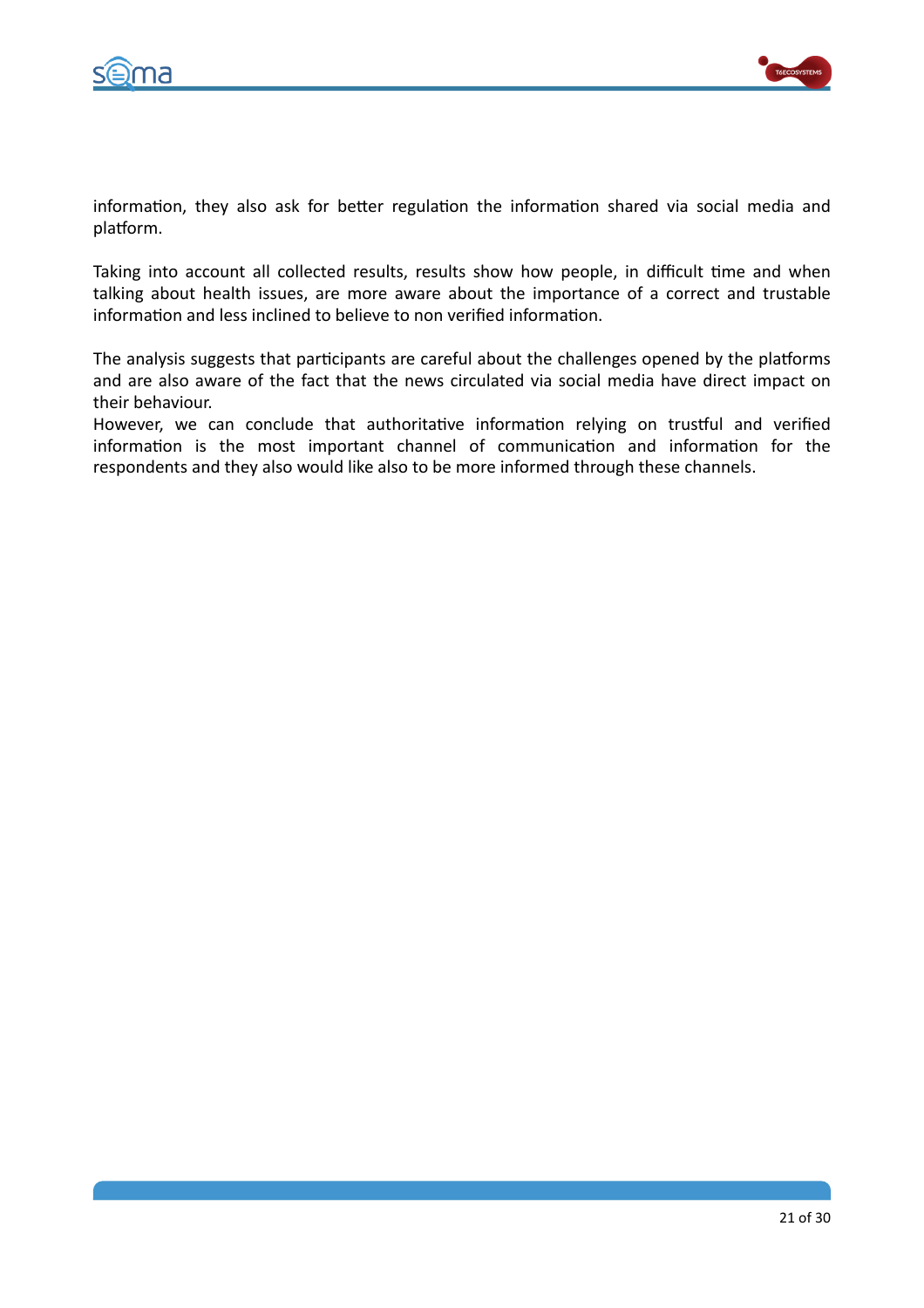



# Annex 1. Survey in Italian

Questionario sulla relazione tra comunicazione e comportamenti degli italiani in base al rischio del virus COVID-19

Un gruppo di ricercatori del centro di ricerca T6 Ecosystems sta realizzando uno studio finalizzato ad indagare il rapporto tra gli italiani e l'informazione relativa al coronavirus (COVID-19) e le relative ricadute sui comportamenti dei cittadini. La ricerca è svolta in collaborazione con il Centro di Eccellenza [Aletheia](https://datalab.luiss.it/aletheia-2/?lang=en&doing_wp_cron=1585240669.6947669982910156250000), polo di competenza dell'Università Luiss Guido Carli che promuove ricerche multidisciplinari e sperimentali su temi legati alla disinformazione. *L'attività di T6 Ecosystems e di Aletheia* è supportata dall'Unione Europa, *grazie* al finanziamento ottenuto dal progetto **[SOMA](https://www.disinfobservatory.org/)** (Social Observatory for Disinformation and Social Media Analysis) finanziato dalla Commissione Europea DG CNECT.

Per la sua realizzazione è stato predisposto il seguente questionario. Le tue risposte sono molto importanti per raggiungere gli scopi della ricerca. Ti ringraziamo per il tempo che dedicherai al questionario. La compilazione richiede circa 10 minuti.

Iniziando il questionario manifesti il tuo consenso al trattamento dei dati che condividerai. Ai sensi del Regolamento UE 2016/679 (GDPR) ti segnaliamo che i dati saranno trattati da T6 Ecosystems, con sede in *Via Aureliana* 63 00187 Roma, e solo per finalità di ricerca scientifica. Il questionario è anonimo e T6 non sarà in alcun modo in grado di collegare a te le informazioni che condividerai. I dati generati da questo questionario saranno conservati sui computer di T6 Ecosystems e navigare e utilizzare i servizi Google Forms può comportare un trattamento di dati personali da parte di Google con le condizioni, conformi al GDPR, elencate in questa pagina. Per qualsiasi informazione puoi comunque scrivere a [dpo@t-6.it](mailto:dpo@t-6.it) senza formalità. 

Grazie per la sua collaborazione.

# 1. Genere

- Uomo
- Donna
- Altro

# **2.** Dove abiti

- Nord Italia
- Centro Italia
- Sud Italia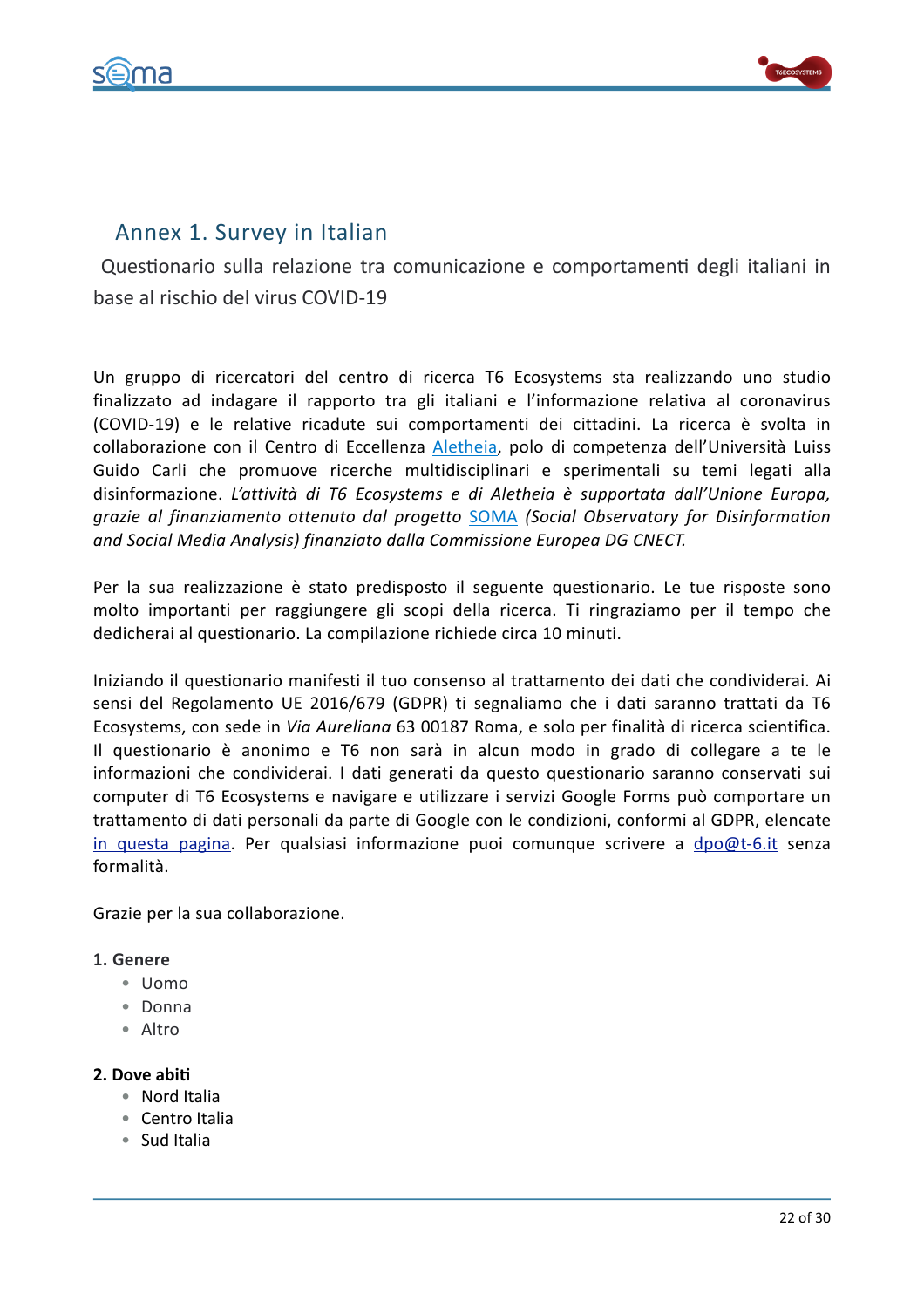



# **3. Età**

- $< 18$
- 18-25
- 26-35
- 36-50
- 51-65
- 66-80
- $\approx$  >80

# **4. Titolo di studio**

- Nessuno
- Licenza elementare
- Licenza media
- Diploma
- Laurea
- Post laurea (es. specializzazione, dottorato, master post laurea)

# **5.** Qual é la tua fonte principale di informazione sull'emergenza coronavirus?

- Televisione e Radio
- Quotidiani e riviste cartacee
- Social media (Facebook, Twitter, Whatapp, )
- Fonti ufficiali (Governo Italiano, Dipartimento Protezione Civile, Istituto Superiore Sanità ecc)

#### 6. Quanto ritieni che siano affidabili le informazioni che ricevi sui gruppi Whatsapp?

- Molto
- Abbastanza
- Poco
- Per niente
- Non ricevo informazioni tramite gruppi Whatsapp

7. Se hai risposto "Molto" o "Abbastanza" alla domanda precedente, ritieni che l'informazione che ti ha raggiunto su Whatsapp abbia condizionato il tuo comportamento?

- Molto
- Abbastanza
- Poco
- Per niente
- 8. Se hai risposto "Molto", "Abbastanza" o "Poco" alla risposta precedente, come pensi che i messaggi su Whatsapp ti abbiano condizionato?
	- Mi hanno allarmato e mi hanno condotto ad assumere un atteggiamento più cauto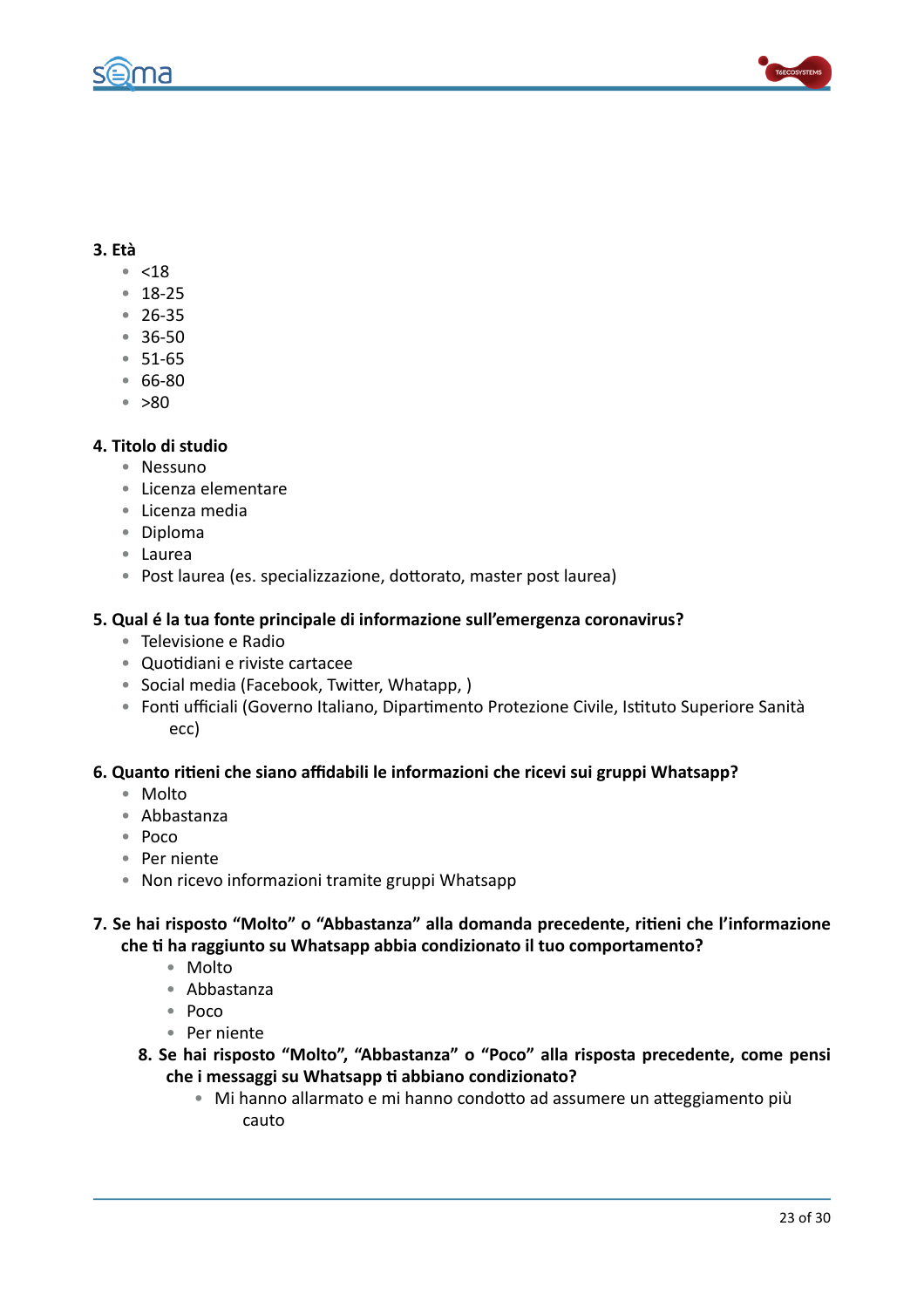

- Mi hanno tranquillizzato e mi hanno condotto ad assumere un atteggiamento più rilassato
- **9. Quanto ritieni che siano affidabili le informazioni che ricevi tramite Facebook?**
- 1.Molto
- 2.Abbastanza
- 3.Poco
- 4.Per niente
- 10. Quando leggi un articolo, una notizia, o un post su Facebook sull'emergenza Covid-19, vai poi a verificare che l'informazione sia veritiera?
	- Sempre
	- Qualche volta
	- Mai

# 11. Se hai risposto "Mai" alla domanda precedente perché non ritieni di dover verificare **l'informazione acquisita su Facebook?**

- Perché mi fido di chi l'ha condivisa, o di chi l'ha scritta, e la ritengo attendibile
- Perché non mi fido e non la ritengo attendibile
- Perché non ho tempo
- Altro
- 12. In questo periodo di emergenza Covid-19, quale ritieni che sia il canale di comunicazione più affidabile?
	- Social Network
	- Giornali tradizionali
	- Giornali on-line
	- Radio e televisione
	- Canali social e trasmissioni ufficiali del Governo e della Protezione Civile
	- Informazioni della comunità scientifica (articoli scientifici, comunicazioni di ospedali e organizzazioni sanitarie)
- **13. Quanto ritieni importante il ruolo delle Istituzioni (ad esempio: Presidenza del Consiglio** dei Ministri, Governo, Protezione Civile) nel comunicare direttamente ai cittadini cosa sta accadendo e come comportarsi per far fronte all'emergenza Covi 19?
	- Molto
	- Abbastanza
	- Poco
	- Per nulla
- 14. Quanto ritieni importante il ruolo di esperti del settore (ad esempio: virologi, epidemiologi, medici) nel comunicare direttamente ai cittadini cosa sta accadendo e come comportarsi per far fronte all'emergenza Covid- 19?
	- Molto
	- Abbastanza
	- Poco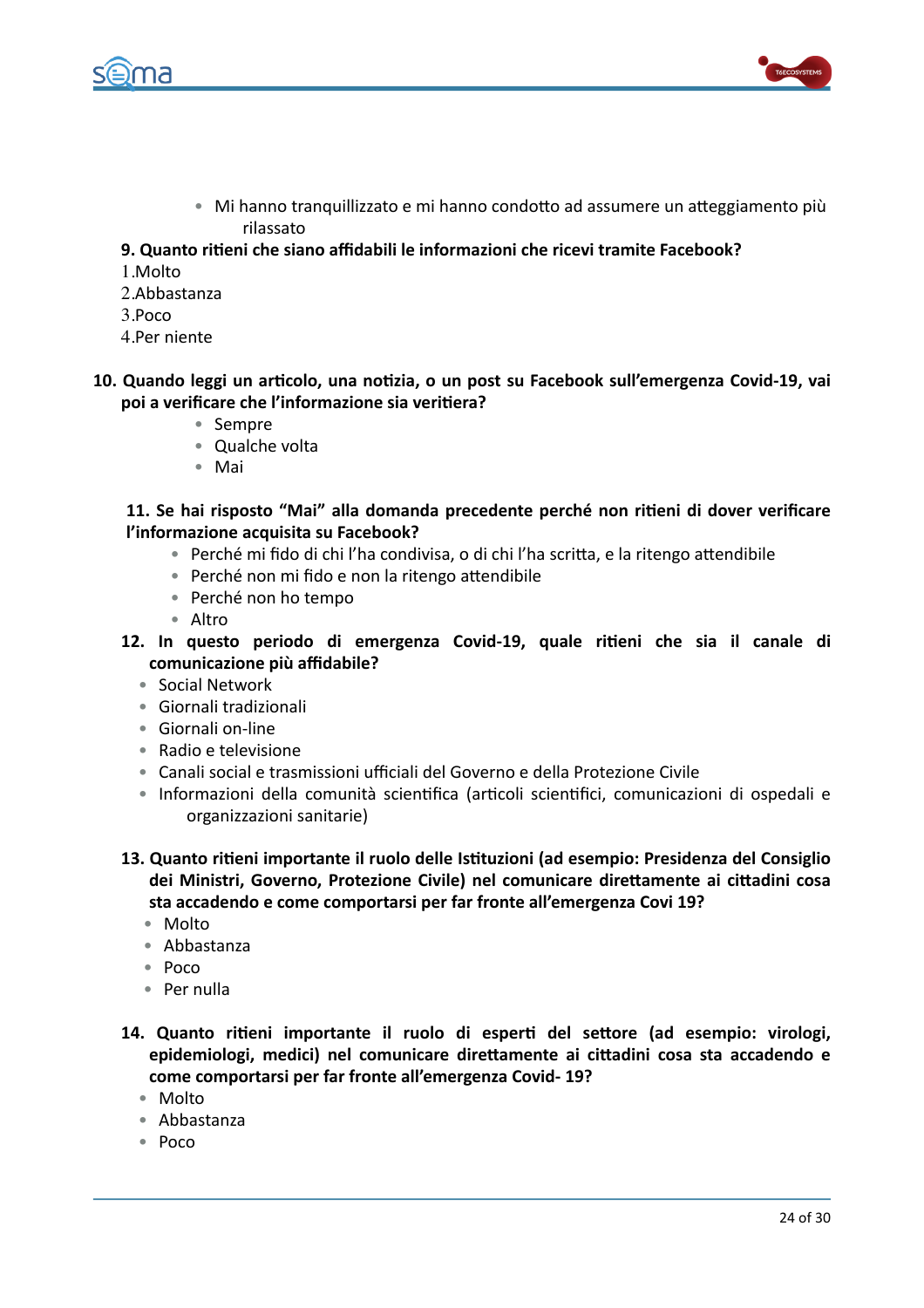



- Per nulla
- 15. Ti è capitato di leggere la notizia per cui il Covid 19 è un virus collegato a un programma di armi batteriologiche, nato in un laboratorio della città di Wuhan (Cina)?
	- Sì
	- No

# 16. Se hai risposto sì, hai creduto alla notizia?

- Sì
- No

### **17.** Se hai risposto sì, come ha influito la notizia sui tuoi comportamenti?

- Ha sollevato in me paura e di diffidenza verso la Cina
- Mi ha reso più ostile verso la comunità cinese che abita in Italia
- Altro (Per favore specifica come ha influito)

# 18. Ti è capitato di leggere la notizia che associala diffusione del virus alla presenza di migranti?

- Sì
- No

#### 19. Se hai risposto sì, hai creduto alla notizia?

- Sì
- No

#### **20.** Se hai risposto sì, come ha influito la notizia sui tuoi comportamenti?

- Ha sollevato in me un sentimento di paura e di diffidenza verso i migranti
- Mi ha avvicinato/convinto delle posizioni dei partiti di destra
- Altro (per favore specifica come ha influito)

#### 21. Ti è capitato di leggere la notizia per cui il virus non esiste e/o è un pericolo inesistente?

- Sì
- No

#### **22.** Se hai risposto sì, hai creduto alla notizia?

- Sì
- No

#### **23.** Se hai risposto sì, come ha influito la notizia sui tuoi comportamenti?

- Mi ha indotto ad assumere un atteggiamento meno allarmista nei confronti del virus
- Mi ha convinto che la minaccia non esiste ed esortato a condurre la mia vita senza seguire le disposizioni delle autorità
- Altro (per favore specifica come ha influito)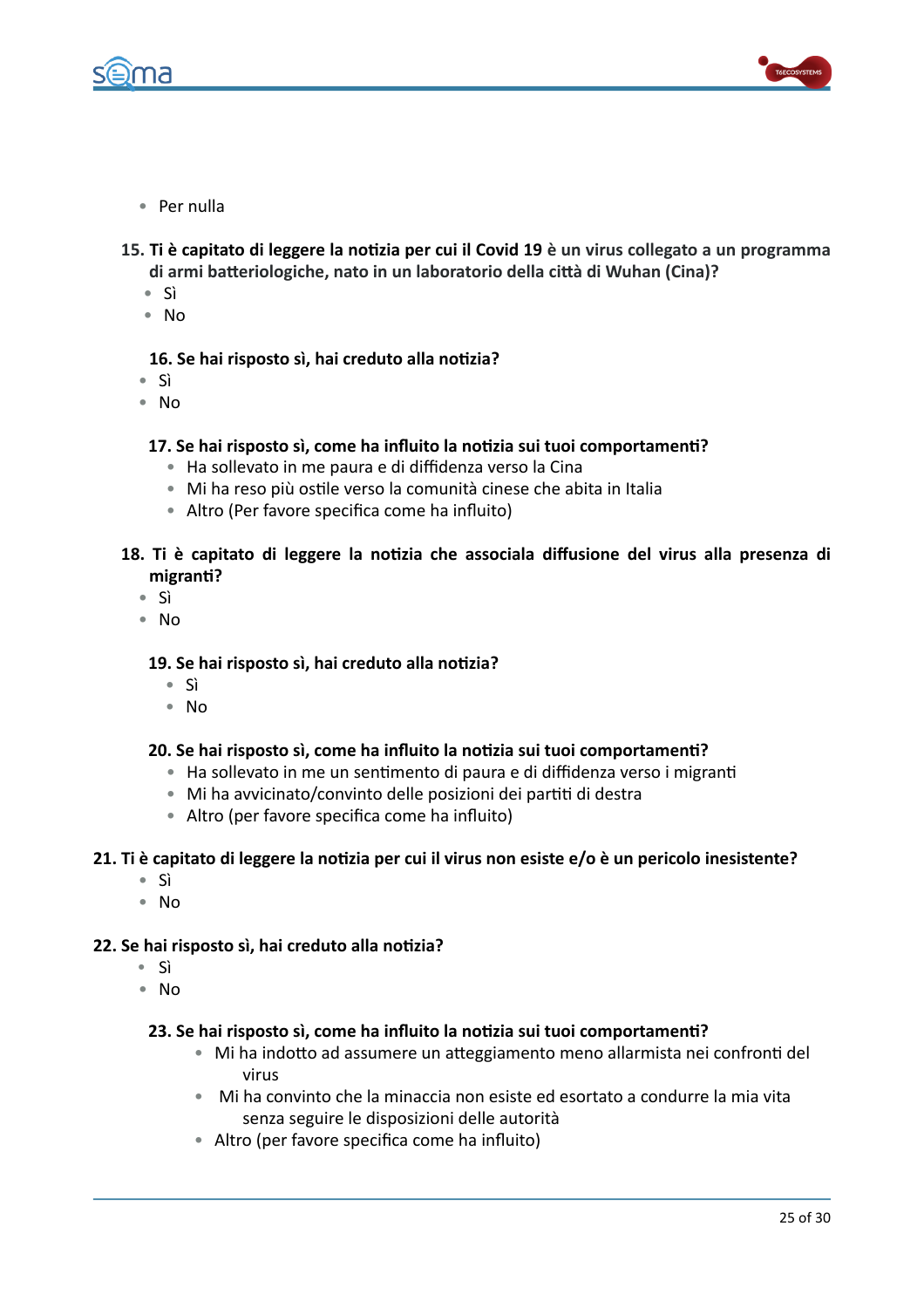



- 24. Pensi che l'emergenza corona virus abbia modificato la tua capacità di confrontarti con **l'informazione?** 
	- Si
	- No
- 25. Se hai risposto sì, come pensi la tua percezione dell'informazione sia cambiata negli ultimi **tempi?** 
	- Penso di essere diventata/o più consapevole dell'importanza dell'informazione verificata e proveniente da fonti affidabili
	- Penso di essere ancora confuso/a circa le fonti di informazione e quindi esposto/a ai pericoli di disinformazione
- 26. Quale azione trovi più efficace per garantire un'informazione affidabile e corretta della cittadinanza in relazione al virus Covid-19?
	- Maggiore comunicazione attraverso canali ufficiali (sito, canali social delle Istituzioni)
	- Maggiore controllo delle piattaforme circa la circolazione di notizie non verificate
	- Maggiore accesso a canali di informazione tradizionali (giornali, televisione, radio)
	- Maggiore divulgazione di informazioni scientifiche

# **Grazie per aver partecipato al questionario**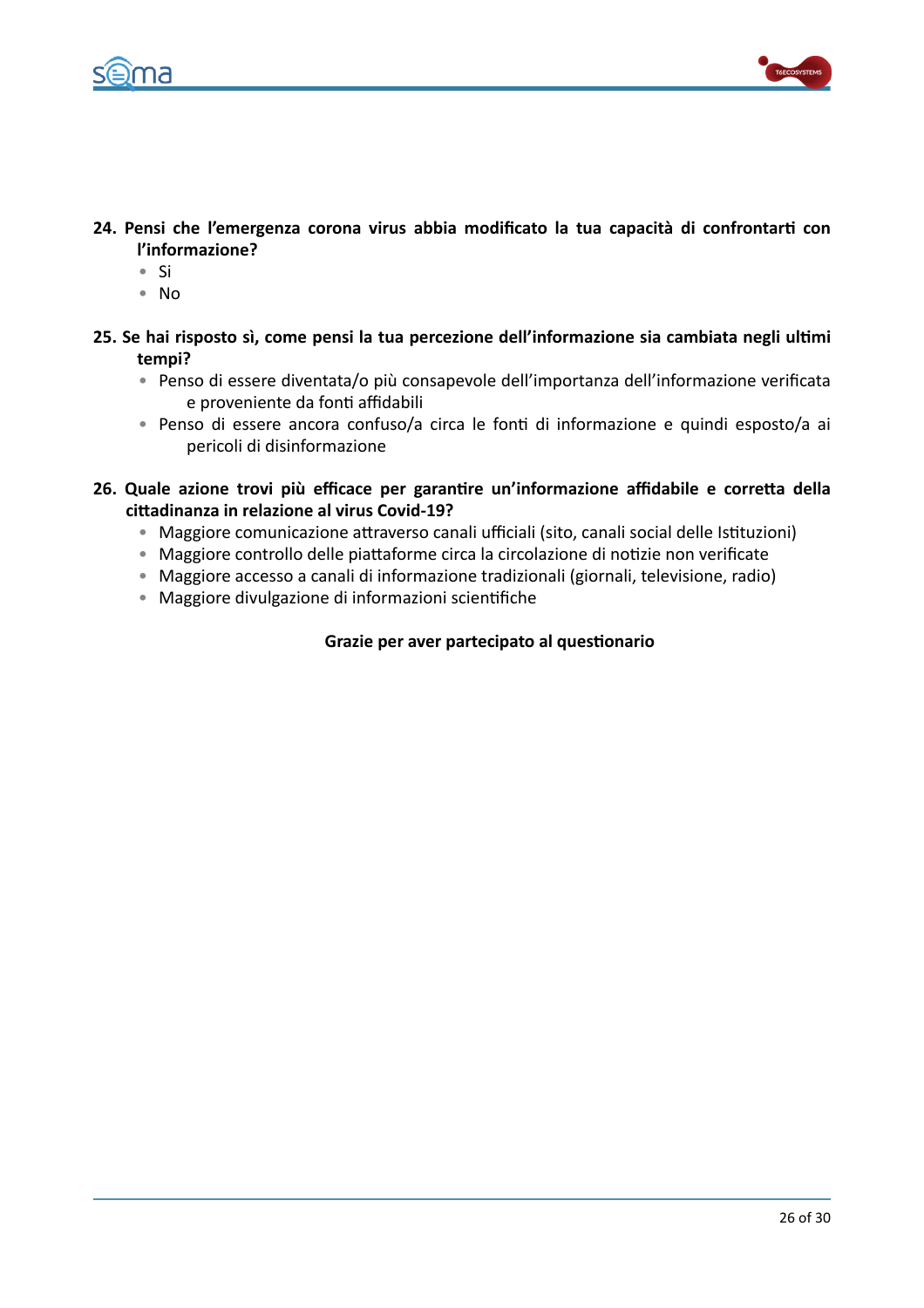na



# Annex 2 Survey in English

# 1.Gender

- Women
- Men
- Other

### **2. Where do you live?**

- North of Italy
- Centre of Italy
- Southern Italy

#### **3.Age**

- <18
- 18-25
- 26-35
- 36-50
- 51-65
- 66-80
- >80

### **4.Education degree**

- None
- Elementary school
- Middle school
- High school
- Master degree
- Postgraduate

#### 5. What is your main source of information on the coronavirus emergency?

- Broadcasters
- Newspapers and print magazines
- Social media (Facebook, Twitter, Whatsapp,)
- Official sources (Italian government, Civil Protection, Ministry of Health)

### 6. How reliable do you think the information you receive about Whatsapp groups is?"?

- A lot
- Enough
- Little
- Nothing
- I don't receive information through Whatsapp groups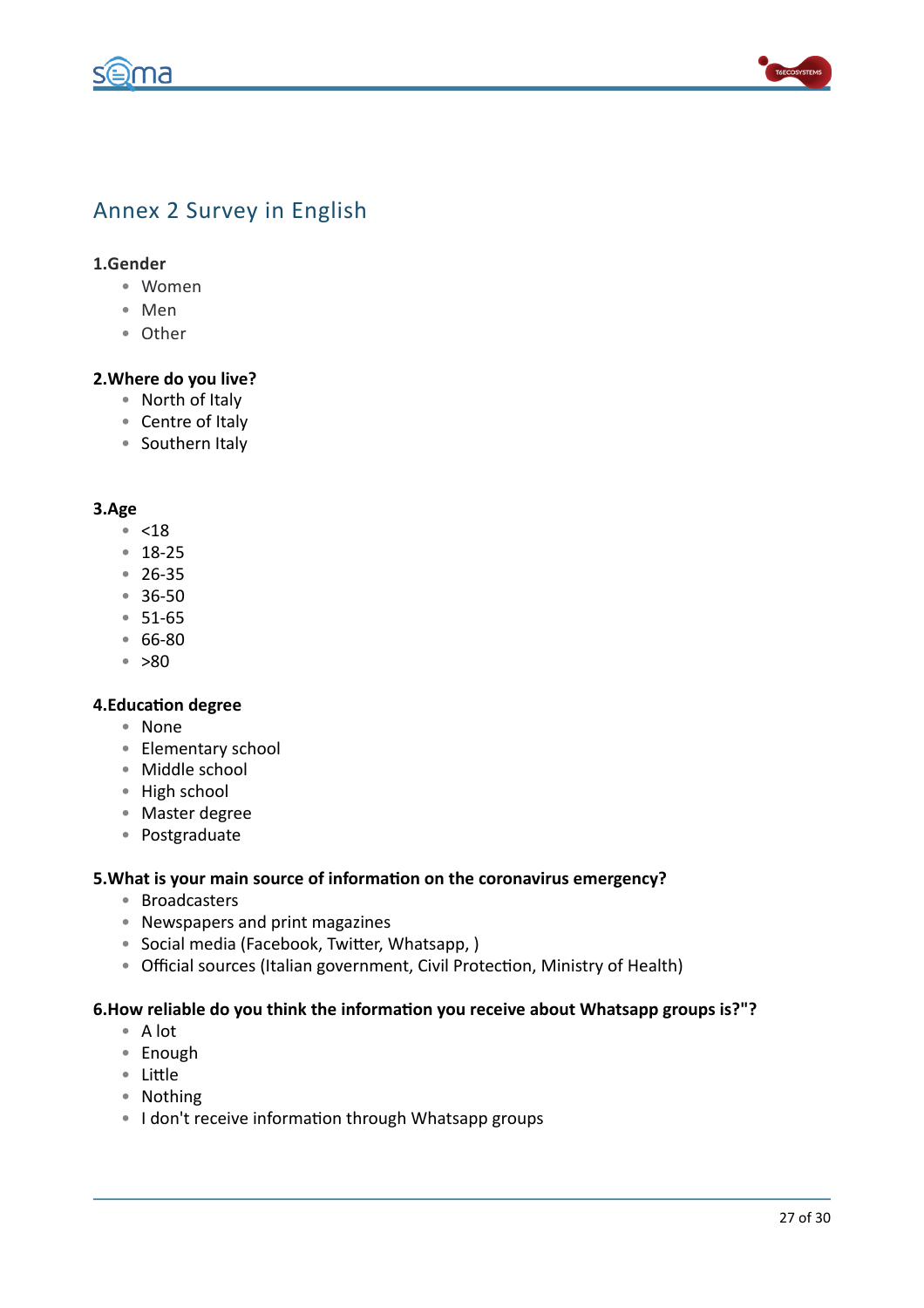



- **7.If you answered "A lot" or "Enough" to the previous question, do you think that the** information that reached you on Whatsapp influenced your behavior?
	- A lot
	- Enough
	- Little
	- Nothing

8.If you answered "A lot" "Enough" or "Little" to the previous question, how do you think the messages on Whatsapp affected you?

- They reassured me and led me to take a more relaxed attitude
- They alarmed me and led me to take a more cautious attitude
- Other

# **9. How reliable do you think the information you receive from Facebook is?**

- A lot
- Enough
- Little
- Nothing

10. When you read an article, a news, or a Facebook post on the Covid-19 emergency, do you **verify that the information is true?** 

- Always
	- $•$  Sometime
	- Never
	- $\bullet$  Not available

# **11.If you answered "Never" to the previous question, why don't you think you should** check the information acquired on Facebook?

- I trust who shared it, or who wrote it, and I think it is a reliable source
- Because I don't trust and I don't think it is a reliable source
- I have no time
- Other

# 12. In this Covid-19 emergency, which do you think is the most reliable information channel?

- Social Network
- Online newspapers
- Newspapers and print magazines
- Radio e televisione
- Canali social e trasmissioni ufficiali del Governo e della Protezione Civile
- Official transmissions of the Government and Civil Protection through social media or other channels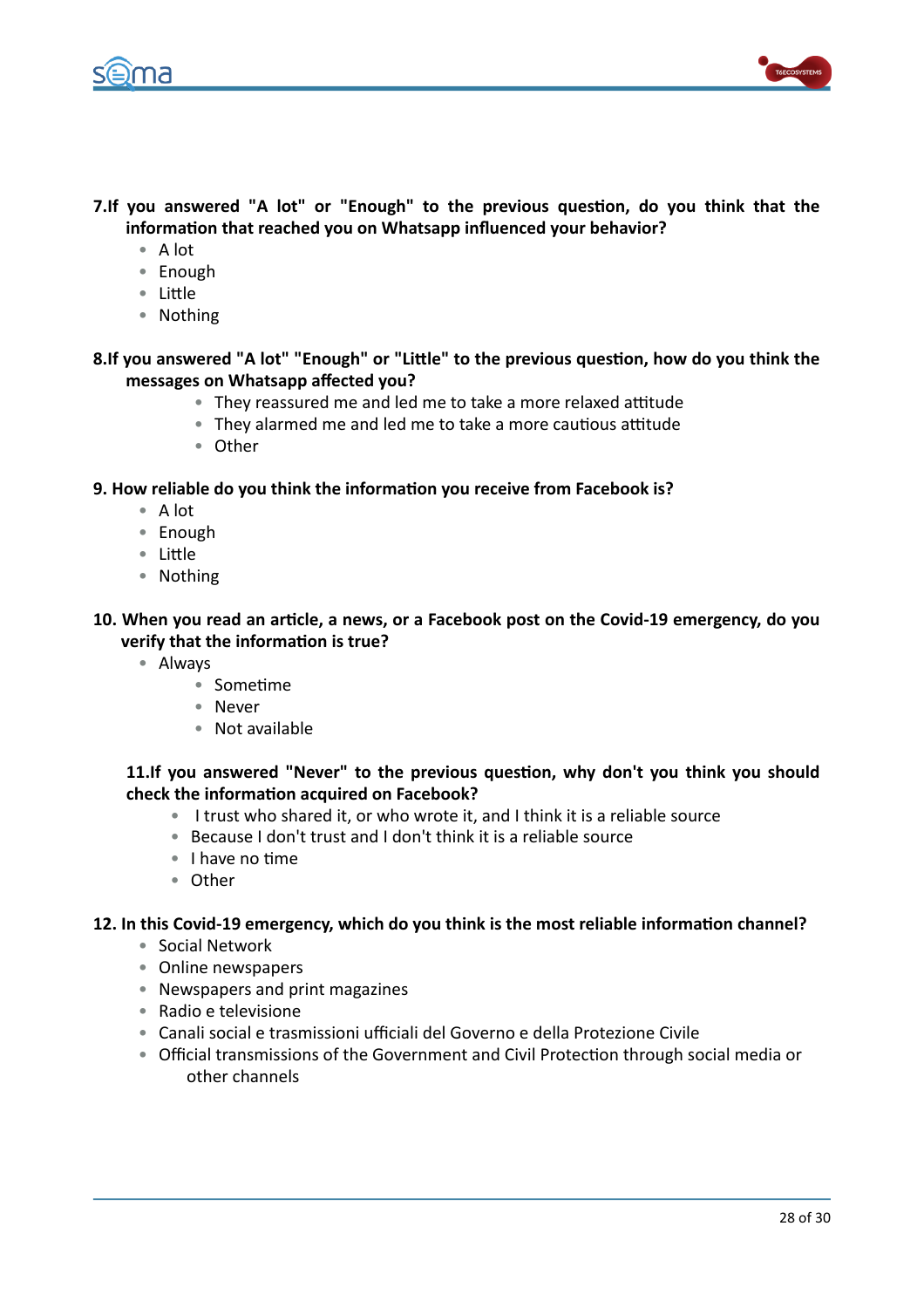



- **13.** How important do you consider the role of the institutions (for example: Prime Minister, Government, Civil Protection) in communicating directly to citizens what is happening and in providing information on how to behave to deal with the Covid-19 emergency
	- A lot
	- Enough
	- Little
	- Nothing
- **14.How important do you think the role of experts in the sector (for example: virologists,** epidemiologists, doctors) in communicating directly to citizens what is happening and in communicating how to behave to deal with the Covid-19 emergency?
	- A lot
	- Enough
	- Little
	- Nothing
- 15. Did you happen to read the news that Covid-19 is a virus linked to a bacteriological weapons program, born in a laboratory in the city of Wuhan (China)?
	- Yes
	- No
- **16.If you answered yes to the previous question, did you believe the news?** 
	- Yes
	- No

# 17. If you answered yes to the previous question, how did the news affect your behavior?

- It raised a feeling of fear and distrust of China
- It made me more hostile towards the Chinese community that lives in Italy
- Other
- **18.Did you happen to read the news that associates the outbreak of the spread of the virus** with the presence of migrants?
	- Yes
	- No

# 19.If you answered yes to the previous question, did you believe the news?

- Yes
- No

# **21.If you answered yes to the previous question, how did the news affect your behavior?**

- $\bullet$  It raised a feeling of fear and distrust for the migrants in me
- He approached / convinced me of the positions of the right-wing parties
- Other

# **21. Did you happen to read the news that the virus does not exist and / or is a non-existent danger?**